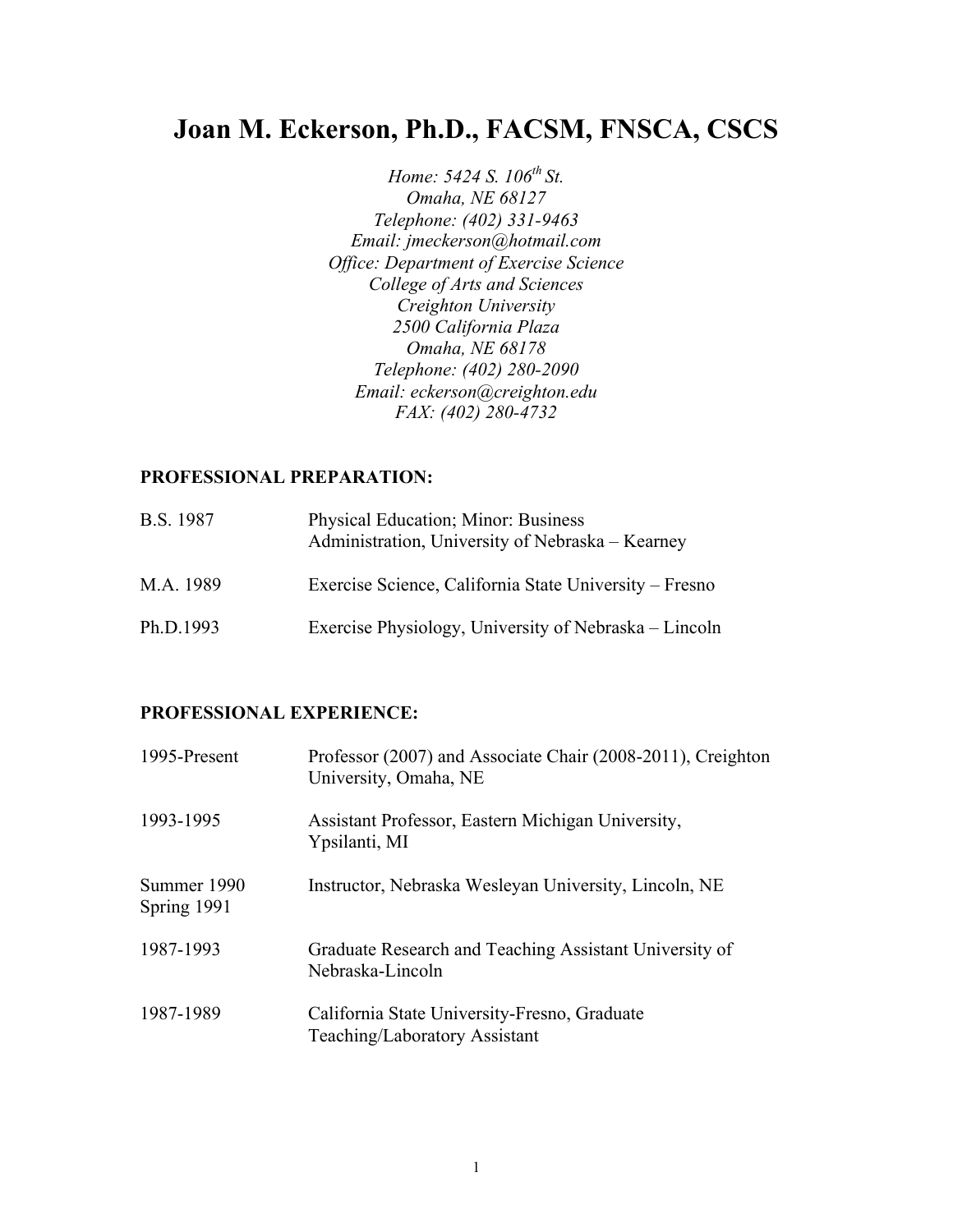# **TEACHING EXPERIENCE:**

#### *Creighton University* **–** *Omaha, NE*

1995 - Present Human Anatomy, Nutrition for Health and Sports Performance, Directed Independent Study, Directed Independent Research, Directed Independent Readings

*Eastern Michigan University – Ypsilanti, MI*

1993 - 1995 Anatomy and Physiology, Exercise Physiology, Advanced Exercise Physiology, Pathology of Sports Medicine, Health and Aging, Nutrition and Fitness

*University of Nebraska – Lincoln, NE*

1989 - 1993 Exercise Physiology Laboratory, Anatomy Laboratory, Healthy Lifestyles

*Nebraska Wesleyan University – Lincoln, NE*

| Summer 1990                              | Undergraduate Anatomy and Kinesiology                           |
|------------------------------------------|-----------------------------------------------------------------|
| Spring $1991$                            | Undergraduate Exercise Physiology                               |
| California State University – Fresno, CA |                                                                 |
| 1987 - 1989                              | Weight Training, Aerobic Conditioning, Water Aerobics, Swim for |

#### **RESEARCH PUBLICATIONS (refereed journals):**

Assistant

1. **Eckerson, J.M.** Creatine as an ergogenic aid for women. Female Special Topics Issue. *Strength and Conditioning Journal* (In Press)*.*

Fitness, Beginning Swimming, Human Performance Laboratory

- 2. Riesberg, L.A., S.A. Weed, T.L. McDonald, **J.M. Eckerson**, and K.M. Drescher. Beyond muscles: The untapped potential of creatine. *International Journal of Immunopharmacology.* (In press).
- 3. **Eckerson, J.,** A. Bull, G Moore, T. Baechle, J. Yee, S. Egan, C. Fischer, D. O'Brien, and T. Pulverenti,. Acute Ingestion of Sugar-Free Red Bull Energy Drink has no Effect on Upper Body Strength and Muscular Endurance in Resistance Trained Men. *Journal of Strength and Conditioning Research.* 27(8):2248-2254, 2013.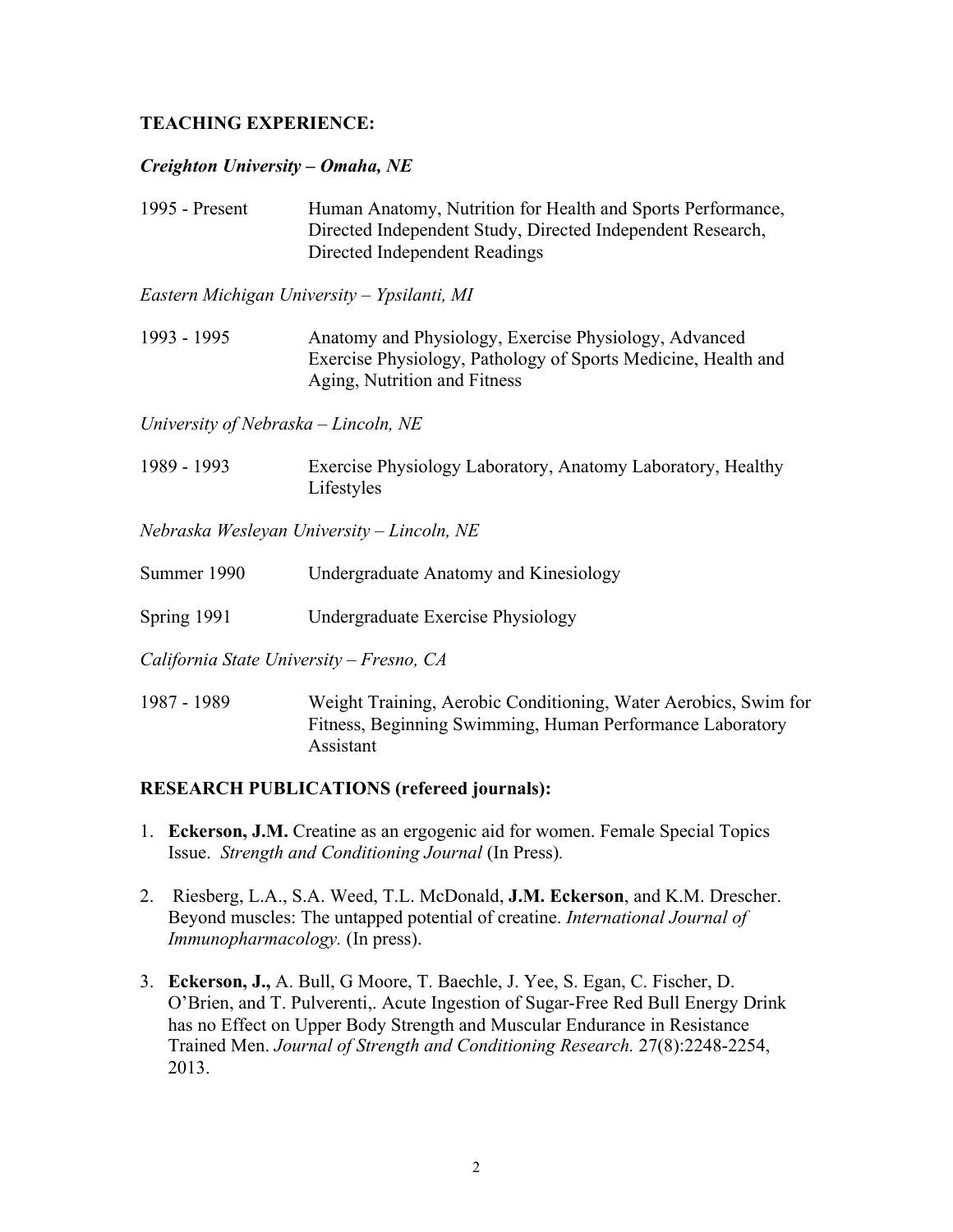- 4. Konor, M.M., S. Morton, **J.M. Eckerson**, and T.L. Grindstaff. Reliability of Three Measures of Ankle Dorsiflexion Range of Motion. *Journal of Sports Physical Therapy.* 7(3):1-9, 2012.
- 5.Moon, J.R., **J.M. Eckerson**, S.E. Tobkin, A.E. Smith, C.M. Lockwood, A.A. Walter, J.T. Cramer, T.W. Beck, and J.R. Stout. Estimating body fat in NCAA division I female athletes: A five-compartment model validation of laboratory methods. *European Journal of Applied Physiology* 105(1):119-130, 2009.
- 6. Lambert, G.P., J. Lang, A. Bull, **J. Eckerson,** S. Lanspa, and J. O'Brien. Fluid tolerance while running: effect of repeated trials. *International Journal of Sports Medicine.* Nov. 29(11):878-882, 2008.
- 7. **Eckerson, J.M**., A.J. Bull, and G.A. Moore. Effect of 30 days of creatine supplementation with phosphate salts supplementation on anaerobic working capacity and body weight in men. *Journal of Strength and Conditioning Research.* 22(3):826-832, 2008.
- 8. Lambert, G.P, J.A. Lange, A.J. Bull, P.C. Pfeifer**, J.M. Eckerson**, and G.A. Moore. Fluid restriction increases GI permeability. *International Journal of Sports Medicine*. 29:194-198, 2008.
- 9. **Eckerson, J.M.**, J.R. Stout, G.A. Moore, N. Stone, K. Iwan, A. Gebauer, and R. Ginsberg. Effect of creatine phosphate supplementation on anaerobic working capacity and body weight in men and women. *Journal of Strength and Conditioning Research*. 19(4):756-763, 2005.
- 10. Housh, T.J., G.O. Johnson, D.J. Housh, J.T. Cramer, **J.M. Eckerson**, J.R. Stout, A.J. Bull, and S.R. Rana. Accuracy of near-infrared interactance instruments and population-equations for estimating body composition in young wrestlers. *Journal of Strength and Conditioning Research.* 18(3):556-560, 2004.
- 11. **Eckerson, J.M.,** J.R. Stout, G.A. Moore, N.J. Stone, K. Nishimura, and K. Tamura. Effect of two and five days of creatine loading on anaerobic working capacity in women. *Journal of Strength and Conditioning Research.* 18(1):168- 173, 2004.
- 12. Goodwin, J.E., **J.M. Eckerson**, and C.A. Voll, Jr. Testing specificity and guidance hypotheses by manipulating relative frequency KR scheduling in motor skill acquisition. *Perceptual and Motor Skills*. 93:819-824, 2001.
- 13. Bradley-Popovich,G.E., G. Karageoros, **J.M. Eckerson**, J.R. Stout and J.R. Gale. Oral creatine supplementation for AIDS-related muscle wasting. *Positive Communication*.6:15-22, 2001.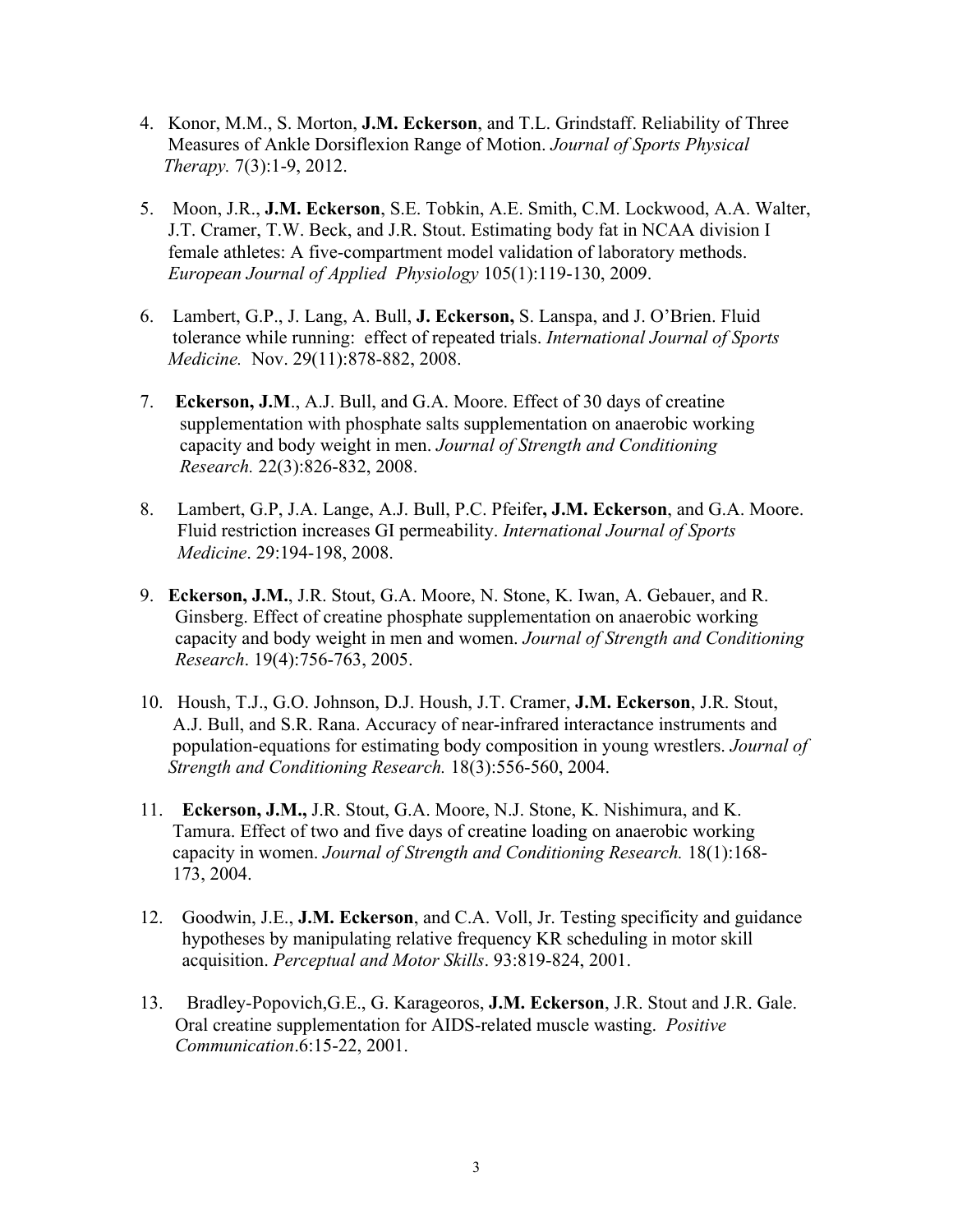- 14. Stout, J.R., **J.M. Eckerson**, E. May, C. Coulter, and G.E. Bradley-Popovich. Effects of exercise and creatine supplementation on Myasthenia Gravis: A case study. *Medicine and Science in Sports and Exercise*. 33:869-872, 2001.
- 15. Bachle, L., **J. Eckerson**, L. Albertson, J. Goodwin, K. Ebersole, and D. Petzel. The effect of fluid replacement on endurance performance. *Journal of Strength and Conditioning Research.*15:217-224, 2001.
- 16. Housh, T., G. Johnson, D.Housh, J. Stout, and **J. Eckerson**. Estimation of body density in young wrestlers. *Journal of Strength and Conditioning Research.* 14:477- 482, 2000.
- 17. Stout, J.R., **J.M. Eckerson**, K. Ebersole, G. Moore, S. Perry, T. Housh, A. Bull, J. Cramer, and A. Batheja. The effect of creatine loading on the neuromuscular fatigue threshold. *Journal of Applied Physiology.* 88:109-112, 2000.
- 18. Ebersole, K.T., J.R. Stout, **J.M. Eckerson**, T.J. Housh, T.K. Evetovich, and D.B. Smith. The effect of pyruvate supplementation on critical power. *Journal of Strength and Conditioning Research*. 14:132-134, 2000.
- 19. Stout, J., **J. Eckerson**, D. Noonan, G. Moore, and D. Cullen. Chronic effects of creatine supplementation on exercise performance and fat-free mass in football players during resistance and speed training. *Nutrition Research*. 19: 217-225, 1999.
- 20. Stout, J.R., **J.M. Eckerson**, T.J. Housh, and K.T. Ebersole. The effects of creatine supplementation on anaerobic working capacity. *Journal of Strength and Conditioning Research*. 13:135-138, 1999.
- 21. **Eckerson, J.M.,** J.R. Stout, T.K. Evetovich, J.J. Housh, G.O. Johnson, and N. Worrell. The validity of self-assessment techniques for estimating percent fat in men and women. *Journal of Strength and Conditioning Research*. 12:243-247, 1998.
- 22. Goodwin, J.E., C.R. Grimes, **J.M. Eckerson**, and P.M. Gordon. Effect of different quantities of variable practice on acquisition retention, and transfer of an applied motor skill. *Perceptual and Motor Skills*. 87:147-151, 1998.
- 23. **Eckerson, J.M.,** T.K. Evetovich, J.R. Stout, G.O. Johnson, T.J. Housh, D.J. Housh, K.T. Ebersole, and D.B. Smith. Validity of bioelectrical impedance equations for estimating fat-free weight in high school female gymnasts. *Medicine and Science in Sports and Exercise.* 29:962-968, 1997.
- 24. Evetovich, T.K., T.J. Housh, **J.M. Eckerson**, G.O. Johnson, D.J. Housh, J.R. Stout, D.B. Smith, and K.T. Ebersole. Validity of bioelectrical impedance equations for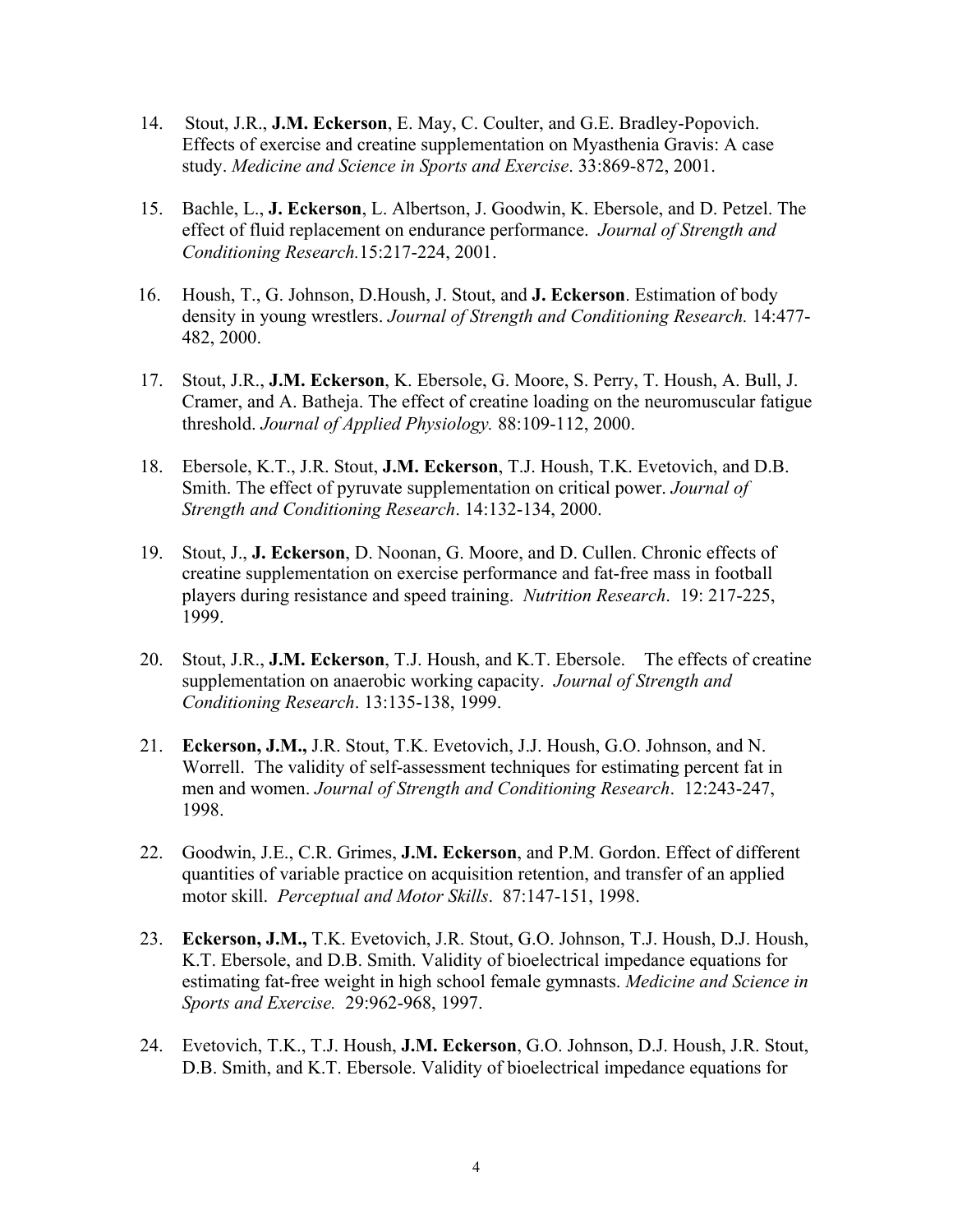estimating fat-free mass in young athletes. *Journal of Strength and Conditioning Research*. 11:155-158, 1997.

- 25. Housh, T.J., G.O. Johnson, D.J. Housh, **J.M. Eckerson**, and J.R. Stout. Validity of skinfold estimates of fat in high school female gymnasts. *Medicine and Science in Sports and Exercise*. 28:1331-1335, 1996.
- 26. Housh, T.J., G.O.Johnson, D.J. Housh, J.P. Weir, L.L. Wagner, **J.M. Eckerson**, and J.R. Stout. Age, fat-free weight, and isokinetic peak torque in high school female gymnasts. *Medicine and Science in Sports and Exercise*. 28:610-613, 1996.
- 27. **Eckerson, J.M.,** J.R. Stout, T.J. Housh, and G.O. Johnson. Validity of bioelectrical impedance equations for estimating percent fat in males. *Medicine and Science in Sports and Exercise*. 28:523-530, 1996.
- 28. Housh, T.J., J.R. Stout, G.O. Johnson, D.J. Housh, and, **J.M. Eckerson**. Validity of near-infrared interactance instruments for estimating percent body fat in youth wrestlers. *Pediatric Exercise Science*. 8:69-76, 1996.
- 29. Stout, J.R., T.J. Housh, **J.M. Eckerson**, and G.O. Johnson. Validity of methods for estimating percent body fat in young women. *Journal of Strength and Conditioning Research.* 10:25-29, 1996.
- 30. Housh, T.J., G.O. Johnson, D.J. Housh, J.R. Stout, J.P. Weir, L.L. Weir, and **J.M. Eckerson**. Isokinetic peak torque in youth wrestlers. *Pediatric Exercise Science*. 8:143-155, 1996.
- 31. Pavlat, D.J., T.J. Housh, G.O. Johnson, and **J.M. Eckerson**. Validity of the electromyographic fatigue threshold test. *Journal of Sports Medicine and Physical Fitness*. 35:31-37, 1995.
- 32. Stout, J.R., T.J. Housh, G.O. Johnson, D.J. Housh, S.A. Evans, and **J.M. Eckerson**. Validity of skinfold equations for estimating body density in youth wrestlers. *Medicine and Science in Sports Exercise*. 27:1321-1325, 1995.
- 33. Stout, J.R., **J.M. Eckerson**, T.J. Housh, G.O. Johnson, and N.M. Betts. Validity of percent body fat estimations in males. *Medicine and Science in Sports and Exercise*. 26:632-636, 1994.
- 34. Stout, J.R., **J.M. Eckerson**, T.J. Housh, and G.O. Johnson. Validity of methods for estimating percent fat in black males. *Journal of Strength and Conditioning Research.* 8:243-246, 1994.
- 35. **Eckerson, J.M.,** D.J. Housh, T.J. Housh, G.O. Johnson. Seasonal changes in body composition, strength, and muscular power of high school wrestlers. *Pediatric Exercise Science.* 6:39-52, 1994.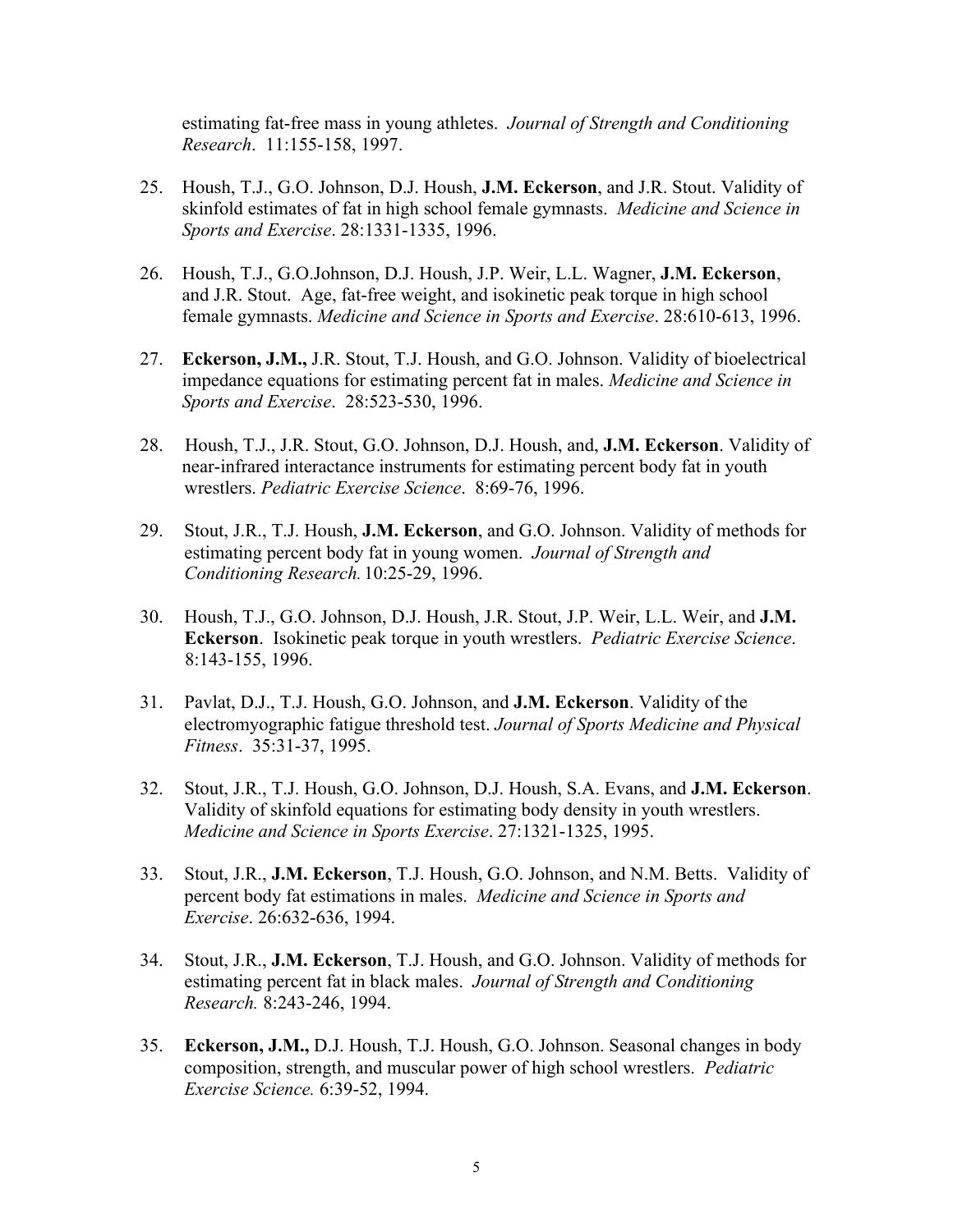- 36. Pavlat, D.J., T.J. Housh, G.O. Johnson, R.J. Schmidt, and **J.M. Eckerson**. An examination of the electromyographic fatigue threshold test. *European Journal of Applied Physiology.* 67:305-308, 1993.
- 37. McDowell,S.L., J.P. Weir, **J.M. Eckerson**, L.L. Wagner, T.J. Housh, and G.O. Johnson. A preliminary investigation of the effect of weight training on salivary immunoglobulin A. *Research Quarterly for Exercise and Sport.* 64:348-351, 1993.
- 38. Evans, S.A., **J.M. Eckerson**, T.J. Housh, and G.O. Johnson. Muscular power of the arms in high school wrestlers. *Pediatric Exercise Science.* 5:72-77, 1993.
- 39. **Eckerson, J.M.** and T.R. Anderson. Physiological response to water aerobics. *Journal of Sports Medicine and Physical Fitness.* 32:255-261, 1992.
- 40. **Eckerson, J.M.,** T.J. Housh, and G.O. Johnson. The validity of visual estimations of percent body fat in lean males. *Medicine and Science in Sports and Exercise.*  24:615-618, 1992.
- 41. **Eckerson, J.M.**, T.J. Housh, and G.O. Johnson. The validity of bioelectrical impedance equations for estimating fat-free weight in lean males. *Medicine and Science in Sports and Exercise*. 24:1298-1302, 1992.

#### **(non-refereed publications)**

- 1. **Eckerson, J. M.** The Perils and Promises of Academic Life: Perspectives from Women in Science. NSCA Career Development Guide (2014).
- 2. **Eckerson, J.M**. *Applying for Grants and Scholarships*. National Strength and Conditioning website – Career and Leadership Development Center (2008). (http://www.nsca-lift.org/careerresources/ApplyingforGS.pdf).
- 3. **Eckerson, J.M.** Tests and Measurements: Bent-knee sit-up. *National Strength and Conditioning Association Journal*. 12(6):62, 1991.

# **MANUSCRIPTS IN REVIEW**

# **BOOK CHAPTERS**:

1. **Eckerson, J.M.** and J.M. Zuniga. Searching the Scientific Literature. In: *ACSM Research Methods*. L. Armstrong and W. Kraemer, Eds. Hagerstown, MD - Lippincott Williams & Wilkins, 2016.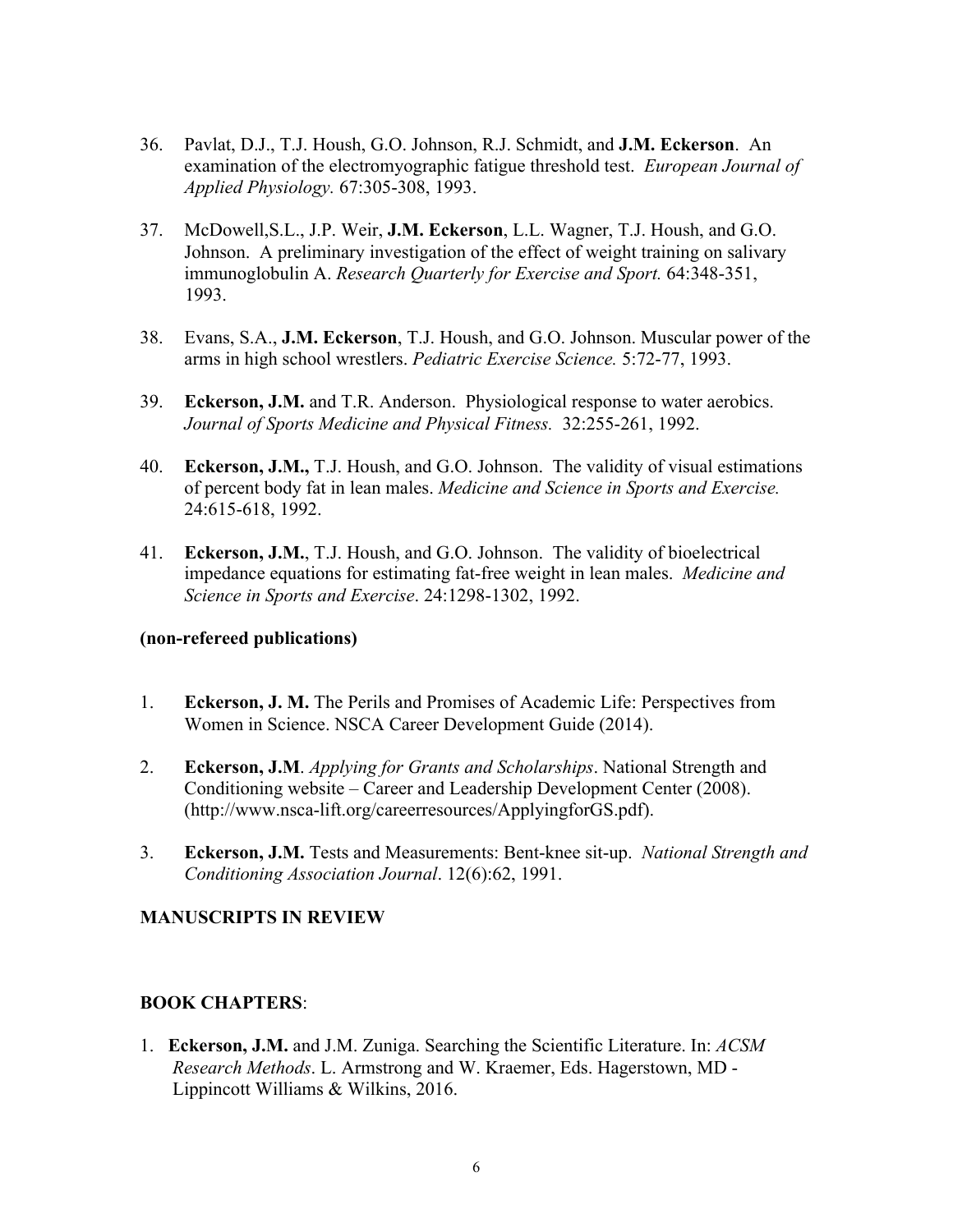- 2. **Eckerson, J.M.** Weight Loss Nutritional Supplements. In: "*Nutritional Supplements in Sports and Exercise*" (2<sup>nd</sup> *Ed.*). M. Greenwood, M.B. Cooke, T. Ziegenfuss, D.S. Kalman, and J. Anonio, Eds.Springer International Publishing Switzerland, 2015.
- 3. **Eckerson, J.M.** Exercise and Sport Nutrition. In: *Introduction to Exercise Science*  $(4<sup>th</sup> Ed.)$ . T.J. Housh, D.J. Housh, and G.O. Johnson, Eds. Scottsdale, AZ:Holcomb-Hathaway (2012).
- 4. **Eckerson, J.M.** Weight Loss Nutritional Supplements. In: "*Nutritional Supplements in Sports and Exercise*". M. Greenwood, D.S. Kalman, and J. Anonio, Eds. Totowa, NJ - Humana Press Inc (2008).
- 5. **Eckerson, J.M.** Exercise and Sport Nutrition. In: *Introduction to Exercise Science(3rd Ed.).* T.J. Housh, D.J. Housh, and G.O. Johnson, Eds. Scottsdale, AZ:Holcomb- Hathaway (2008).
- 6. **Eckerson, J.M.** Creatine Supplementation and Women Athletes. In: *Essentials of Creatine in Sport*; J. Stout, J. Antonio, and D. Kalman. Eds. Totowa, NJ – Humana Press Inc (2008).
- 7. **Eckerson, J.M.** and C.S. Bockman. Myalgia. In: *xPharm*. D. Bylund and S. Enna, Eds. New York: Elsevier Inc, 2004**.** www.xpharm.com/citation?Article\_ID=1158
- 8. **Eckerson, J.M.** and C.S. Bockman. Inflammatory Myopathies: Polymyositis, Dermatomyositis, and Inclusion Body Myoysitis. In: *xPharm*. D. Bylund and S. Enna, Eds. New York: Elsevier Inc, 2004. www.xpharm.com/citation?Article\_ID=31744
- 9. **Eckerson, J.M.** Exercise Nutrition. In: *Introduction to Exercise Science(2nd Ed.)*. T.J. Housh, D.J. Housh, and G.O. Johnson, Eds. Benjamin Cummings Publishers, 2003.
- 10. **Eckerson, J.M.** Exercise Nutrition. In: *Introduction toExercise Science*. T.J. Housh and D.J. Housh, Eds. Allyn and Bacon Publishers, 2000.
- 11. **Eckerson, J.M.** Isokinetics and Women. In*: Isokinetics in Human Performance.*  L.E. Brown, Ed. Champaign, IL: Human Kinetics, 2000.

#### **PUBLISHED RESEARCH ABSTRACTS AND PRESENTATIONS:**

1. **Eckerson, J,** N Allen, A Lieb and K Mullen. Comparison of an Egg White vs. Toaster Pastry Breakfast on Dietary Intake and Quality in College-Age Women.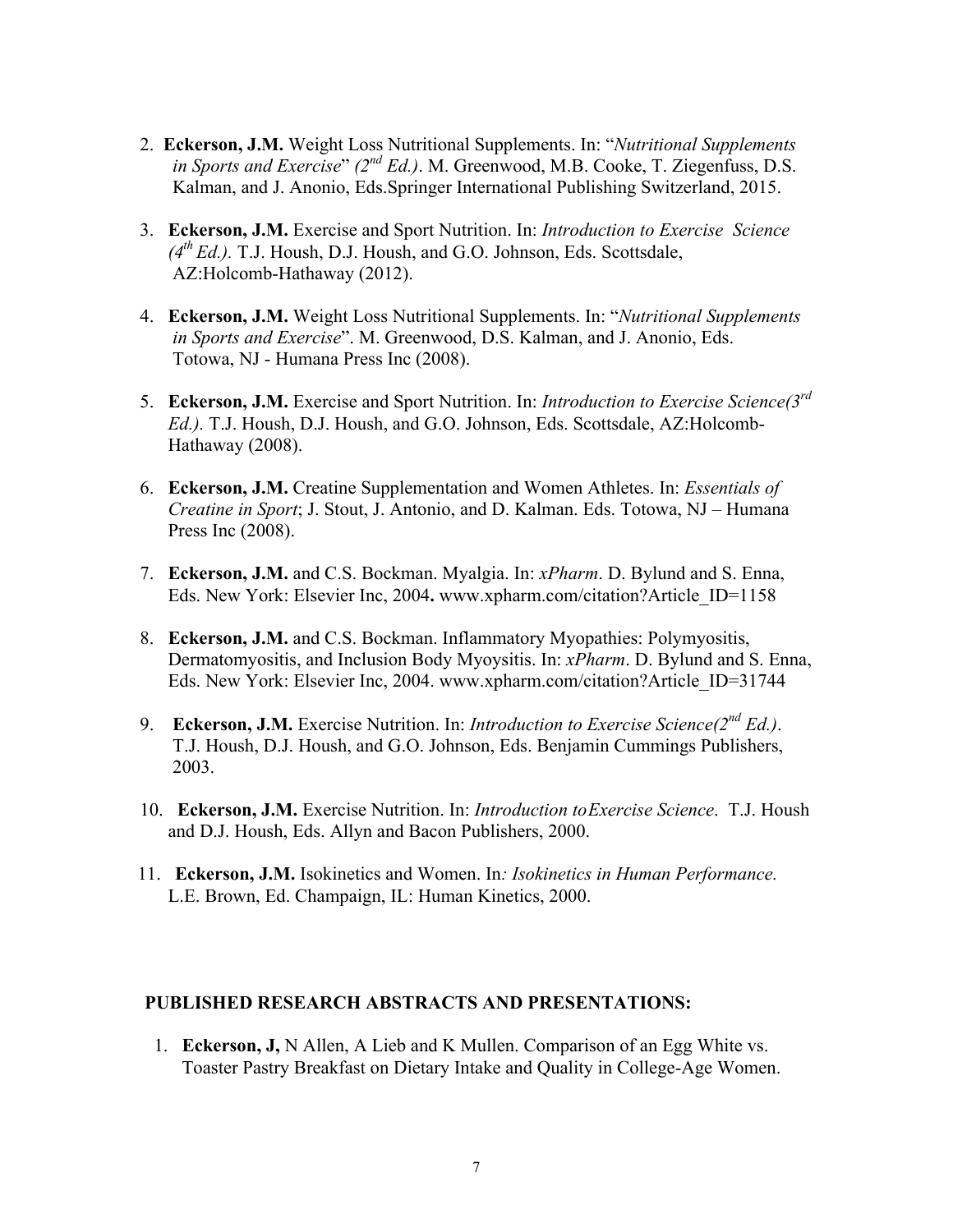(Submitted for presentation at the 2016 Experimental Biology Annual Meeting, San Diego, CA).

- 2. **Eckerson, JM**, AE Lieb, KA Mullen and NO Allen. The Effect of a Protein-Rich Egg White Breakfast and an Isocaloric Toaster Pastry Breakfast on Satiety and Dietary Intake in Normal-Weight College-Age Women. *Journal of the Academy of Nutrition and Dietetics* 115(9) (Suppl 2): A-17, 2015. (Presented at the Food and Nutrition Conference and Expo (FNCE) 2015 Annual Meeting, Nashville, TN).
- 3. **Eckerson, J**., A. Bull, G. Moore, T. Baechle, J. Yee, S. Egan, C. Fischer, D. O'Brien, and T. Pulverenti. The Effect of Sugar-Free Energy Drinks on Upper Body Strength and Muscular Endurance in Males. (Accepted for presentation at the 2010 National Strength and Conditioning Annual Meeting, Orlando, FL).
- 4. Bull, A.J., **J.M. Eckerson**, T.S. Pulverenti, J.C. Yee, G.A. Moore, and C.J. Vacek. Reproducibility of a Simulated 20 Km Time Trial in Competitive Cyclists and Triathletes. (Accepted for presentation at the 2010 National Strength and Conditioning Annual Meeting, Orlando, FL).
- 5. A.C. Fry, B.K. Schilling, L.Z.F. Chiu, L.W. Weiss and **J. Eckerson**. Myosin Heavy Chain Relationships with Performance Change with Training Status. (Accepted for presentation at the 2009 National Strength and Conditioning Association Annual Meeting, Las Vegas, NV).
- 6. **Eckerson, J.M.**, A.J. Bull, G.A. Moore, J.C. Yee, and B.D. Roy. The Effect of Two Different Creatine Formulations on Skeletal Muscle Creatine Retention. *Medicine and Science in Sports and Exercise* 41(5):S321, 2009.
- 7. M. Healy, S. Ochi, S. Woita, S. Radniecki, **J. Eckerson**, A. Bull, G. Moore, J. Yee, L. Beisel, G. Holte, and S. Shirley. The Effect of Two Different Creatine Formulations on Strength and Power in Resistance Trained Men. (Accepted for presentation at the 2008 National Strength and Conditioning Association Annual Meeting, Las Vegas, NV).
- 8. Bull, A.J, **J.M. Eckerson**, G.A. Moore, P.C. Pfeifer, and D.R. Obermiller. Employee Perceptions of Wellness Program Needs at a Midwestern University. *Medicine and Science in Sports and Exercise*. 38(5): S253, 2006.
- 9. **Eckerson, J.M**., A.C. Fry, B.K. Schilling, L.W. Weiss, C.A. Moore, and A.J. Bull. Fast Myosin Heavy Chain Expression is Correlated to Vertical Jump Performance. (Accepted for presentation at the 2005 National Strength and Conditioning Association Annual Meeting, Las Vegas, NV).
- 10. Fry, A.C., **J.M. Eckerson**, B.K. Schillling, C.A. Moore, R.A. Lucero, M. Criqui, K. Haneishi, and S. Kumar. Acute Endocrine Responses to a High Power Resistance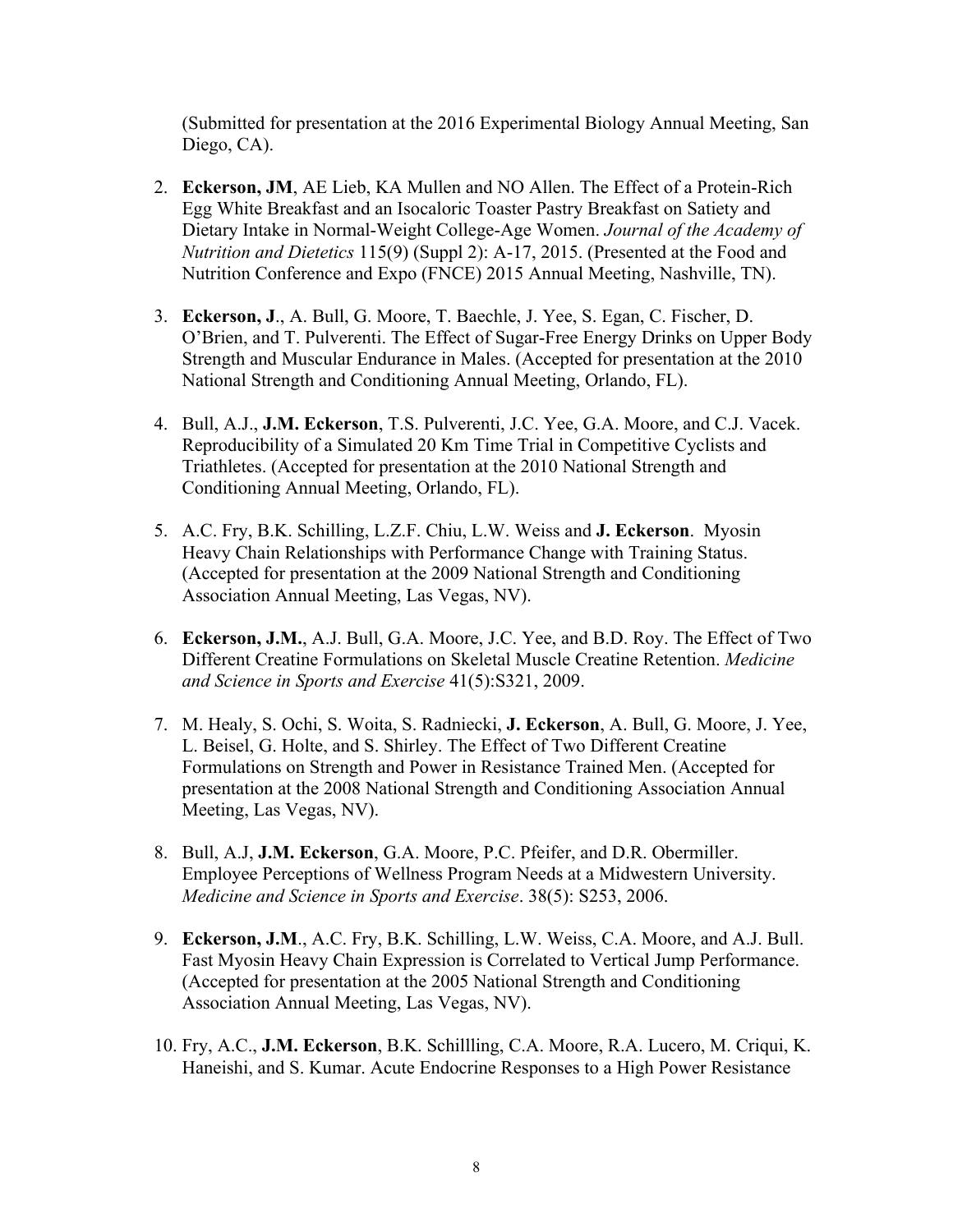Exercise Training Session. (Accepted for presentation at the 2005 National Strength and Conditioning Association Annual Meeting, Las Vegas, NV).

- 11. Moulton, C., **J. Eckerson,** A. Fry, C. Moore, B. Schilling, and D. Willoughby. The Effects of Two Different Creatine Formulations on Human Skeletal Muscle Creatine Transporter mRNA Expression. (Accepted for presentation at the 2005 International Society for Sport Nutrition (ISSN) Annual Meeting, New Orleans,  $LA$ ).
- 12. Bull, A.J., P.C. Pfeifer, **J.M. Eckerson**, G.A. Moore, and M. Joshi. The Effect of 5 Days of Calorie Free Creatine Supplementation on Repeated Sprint Cycling (*Medicine and Science in Sports and Exercise.* 37(5):S44, 2005).
- 13. Pfeifer, P.C., A.J. Bull, **J.M. Eckerson**, G.A. Moore, and M. Joshi. The Effect of 5 Days of Creatine Supplementation on Anaerobic Indices of a Wingate Test. (*Medicine and Science in Sports and Exercise*. 37(5): S44-45, 2005).
- 14. Reimers, K.J., **J.M. Eckerson**, P. Heires, and A. Grandjean. Low Intakes of Good Quality Protein in College Female Athletes. *Medicine and Science in Sports and Exercise.* 36(5):S348-349, 2005. (\*Presenter at Annual Meeting).
- 15. **Eckerson, J.M.**, A.J. Bull, and G.A. Moore. The Effect of 30 Days of Creatine Phosphate Supplementation on Body Weight in Men. *Medicine and Science in Sports and Exercise*. 35(5):S217, 2003.
- 16. Bull, A.J., **J.M. Eckerson**, and G.A. Moore. Effect of 30 Days of Creatine Phosphate Supplementation on the Critical Power Test in Men. *Medicine and Science in Sports and Exercise.* 35(5) S401, 2003.
- 17. Housh, D.J., T.J. Housh, G.O. Johnson, J.T. Cramer, **J.M. Eckerson**, J.R. Stout, A.J. Bull, and S.R. Perry-Rana. The Accuracy of Near-Infrared Interactance Estimates of Percent Body Fat in Young Wrestlers. (*Accepted for presentation at the 2003 National Strength and Conditioning Association Annual Meeting*, Indianapolis, IN).
- 18. **Eckerson, J.**, J. Stout, G. Moore, N. Stone, K. Iwan, A. Gebauer, and R. Ginsberg. The Effect of Creatine Phosphate Supplementation on Body Weight after Two and Six Days of Loading in Men. (*Accepted for presentation at the 2002 National Strength and Conditioning Annual Meeting*, Las Vegas, NV).
- 19. **Eckerson, J.**, J. Stout, G. Moore, N. Stone, K. Iwan, A. Gebauer, and R. Ginsberg. The Effect of Creatine Phosphate Loading on Anaerobic Working Capacity in Women. *Medicine and Science in Sports and Exercise*. 34(5):S232, 2002.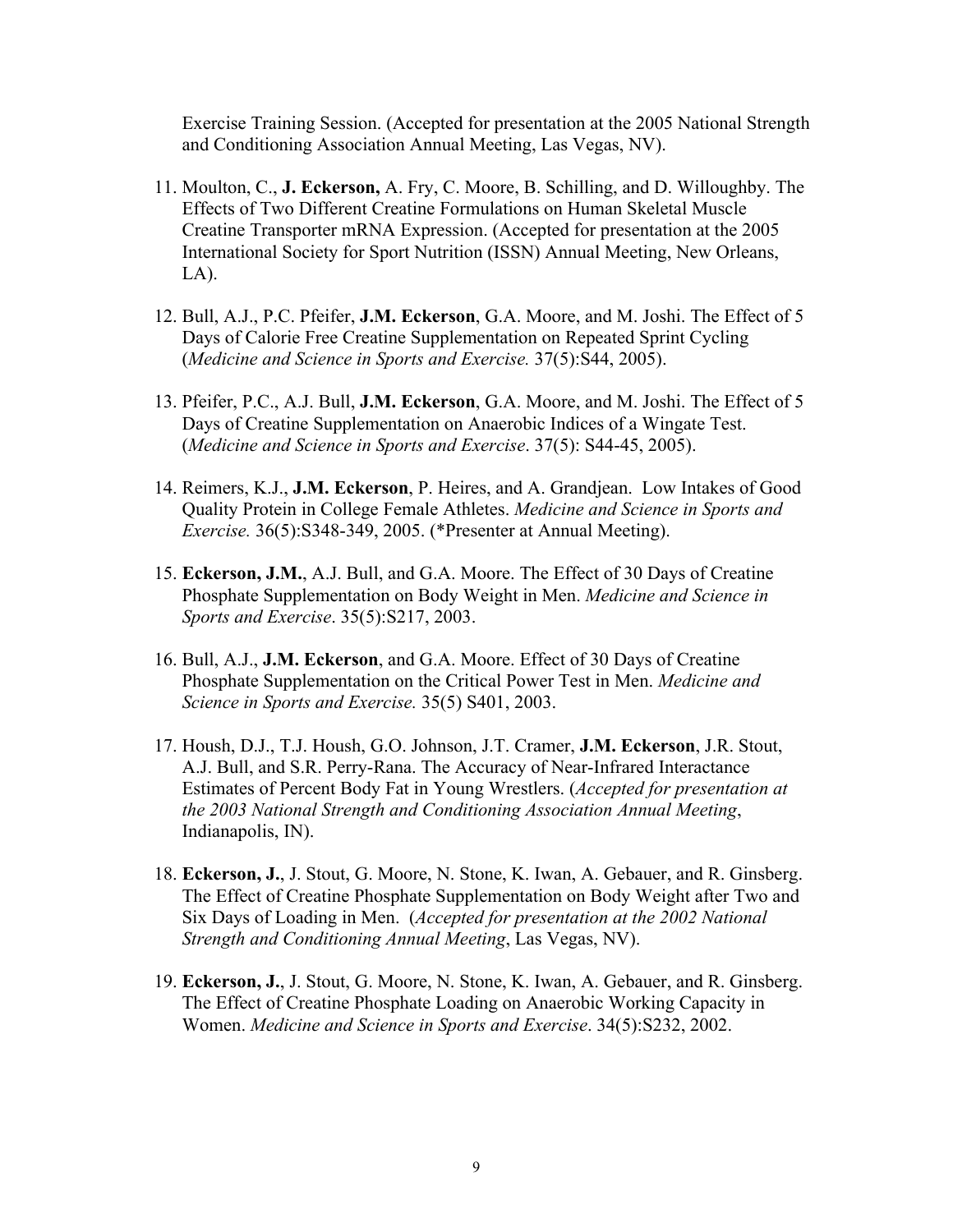- 20. Housh, T., G. Johnson, D. Housh, **J. Eckerson**, J. Stout, J. Weir, T. Evetovich, and J. Cramer. Anthropometric Characteristics of High School Female Gymnasts. *Medicine and Science in Sports and Exercise*. 34(5):S105, 2002.
- 21. Housh, D., T. Housh, G. Johnson, J.Cramer, **J. Eckerson**, J.Stout, T.Evetovich, K. Ebersole, S. Perry, and A. Bull. Gender Comparisons for Body Composition and Peak Torque in Age-Group Swimmers. *Medicine and Science in Sports and Exercise*. 34(5):S105, 2002.
- 22. **Eckerson, J.**, J. Stout, G. Moore, N. Stone, K. Iwan, A. Gebauer, and R. Ginsberg. The Effect of Creatine Phosphate Supplementation on Anaerobic Working Capacity Following 2 and 6 Days of Loading in Men. *Journal of Strength and Conditioning Research.* 15(3): 392, 2001.
- 23. **Eckerson, J.**, J. Stout, G. Moore, J. Klein, M. Frazier, C. Chambers, and A. Posey. The Validity of the Tanita® Body Fat Monitor/Scale for Estimating Percent Fat. *Medicine and Science in Sports and Exercise.* 33:S241, 2001.
- 24. T. Housh, G. Johnson, D. Housh, **J. Eckerson**, J. Stout, T. Evetovich, K. Ebersole, J. Cramer, S. Perry , and A. Bull. Estimation of Body Composition in Young, Male Swimmers*. Medicine and Science in Sports and Exercise.* 33:S241, 2001.
- 25. **Eckerson, J.**, J. Stout, G. Moore, K. Nishimura, K. Tamura, and S. Swaney. The Effect of Creatine Supplementation on Anaerobic Working Capacity in Females Following Two and Five Days of Loading. *Journal of Strength and Conditioning Research*. 14:362, 2000.
- 26. **Eckerson, J.** , L. Bachle, D. Petzel, J. Stout, G. Moore, L. Albertson, and S. Yokoyama. Reliability of a 1-H Performance Test in Physically Active Males. *Medicine and Science in Sports and Exercise*. 32: S221, 2000.
- 27. Stout, J., **J. Eckerson**, E. May, and C. Coulter. Effects of Resistance Exercise and Creatine Supplementation on Body Composition and Strength in Myasthenia Gravis: A Case Study. *Medicine and Science in Sports and Exercise*. 32:S149, 2000.
- 28. **Eckerson, J.**, L. Bachle, L. Albertson, D. Petzel, J. Stout, and G. Moore. Reliability of a l Hour Performance Test in Physically Active Women. *Journal of Strength and Conditioning Research.* 13(4):423, 1999.
- 29. **Eckerson, J.**, J. Stout, G. Moore, T. Housh, and G. Johnson. Validity of Bioelectrical Impedance Equations for Estimating Fat-Free Weight in Lean Females. *Medicine and Science in Sports and Exercise*. 31(5):S204, 1999.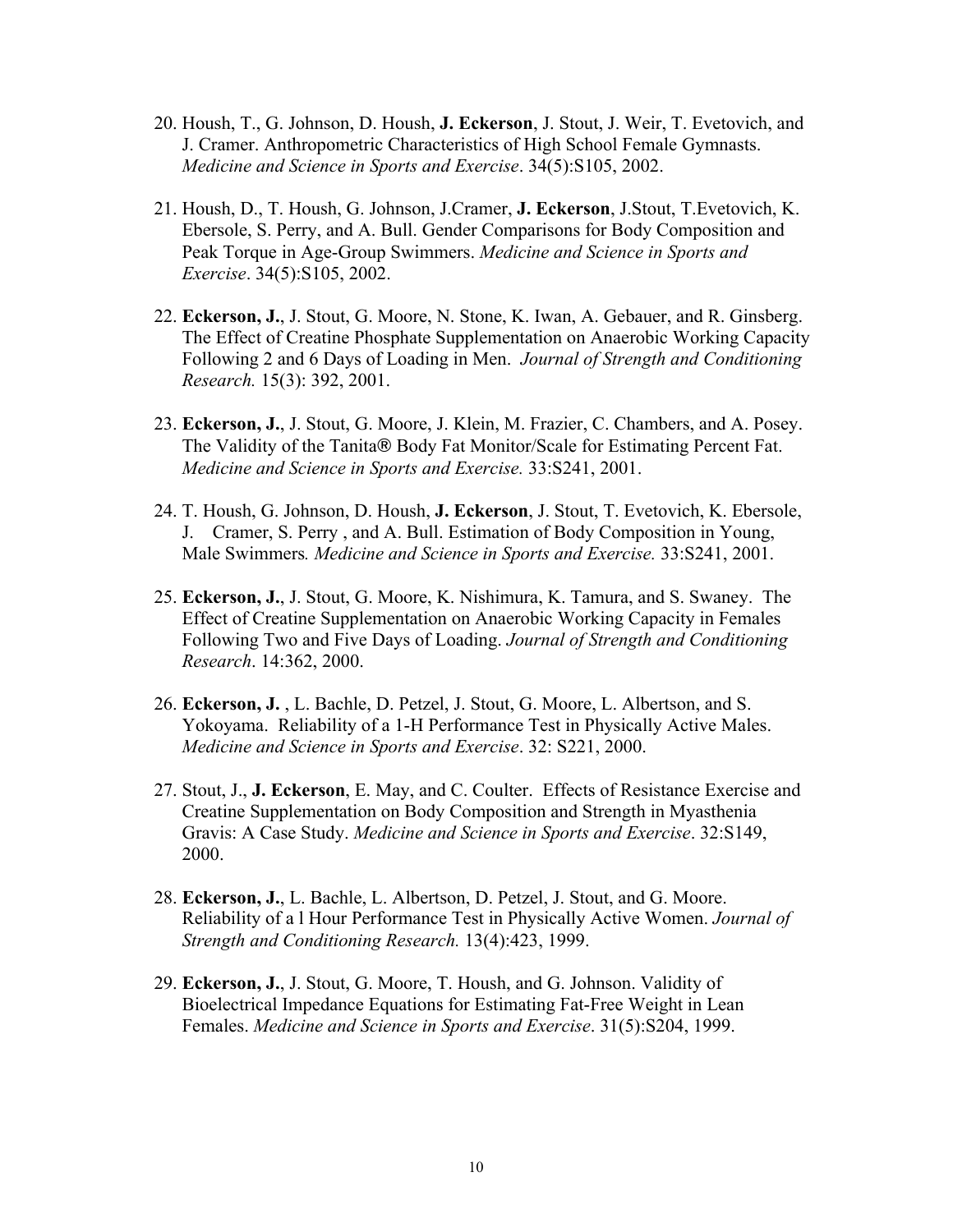- 30. Stout, J., **J. Eckerson**, G. Moore, K. Ebersole, S. Perry, and A. Bull. The Effects of Creatine Loading on Neuromuscular Fatigue Threshold in Female Athletes. *Medicine and Science in Sports and Exercise.* 31(5):S102, 1999.
- 31. Stout, J., **J. Eckerson**, M. Jelinek, A. Haas, and G. Moore. Acute Effects of Neurogain-KickTM on Strength and Endurance in Female Athletes*. Journal of Strength and Conditioning Research.* 12:278, 1998.
- 32. **Eckerson, J.**, J. Stout, D. Cullen, G. Moore, D.Baumgartner, J. Yee, D. Johnson, and D. Noonan. Validityof Dual-Energy X-Ray Absorptiometry for Assessing Changes in Fat-Free Weight. *Medicine and Science in Sports and Exercise*. 30(5): S146, 1998.
- 33. Housh, T.J., D.B. Smith, G.O. Johnson, D.J. Housh, **J.M. Eckerson**, and J.R. Stout. Estimation of Body Density in Youth Wrestlers. *Research Quarterly for Exercise and Sport*. 68(1), A-25, 1998.
- 34. Stout, J.R., **J.M. Eckerson**, and J.C. Yee. The Effects of Endurox on Parameters of the Critical Power Test. *Research Quarterly for Exercise and Sport*. 68(1), A-28, 1998.
- 35. Stout, J., A. Threlkeld, B. Martin, D. Povar, C. Sylliaasen, and **J. Eckerson**. The Relationships Among Electromyography, Mechanomyography, and Peak Torque During Repeated Maximal Concentric Isokinetic Muscle Actions. *Medicine and Science in Sports and Exercise*. 30(5):S65, 1998.
- 36. Bachle, L., **J. Eckerson**, L. Albertson, D. Petzel, J. Goodwin, and K. Ebersole. The Effect of Fluid Replacement on Endurance Performance. *The FASEB Journal*. 12(5), A855, 1998.
- 37. Housh, T., G. Johnson, D. Housh, **J. Eckerson**, J. Stout, T. Evetovich, D. Smith, K. Ebersole, S. Perry, and A. Bull. Validity of Near-Infrared Interactance and Bioelectical Impedance for Estimating Percent Fat in Male Swimmers. *Medicine and Science in Sports and Exercise*. 30(5):S147, 1998.
- 38. **Eckerson, J**., G. Moore, J. Stout, D. Noonan, D. Cullen, J. Yee, D. Baumgartner, and D. Johnson. Prediction of Percent Fat Using Dual-Energy X-Ray Absorptiometry, Bioelectrical Impedance Analysis, and Near-Infrared Interactance. *Medicine and Science in Sports and Exercise*. 29:S53, 1997.
- 39. Stout, J., **J. Eckerson**, D. Noonan, G. Moore, and D. Cullen. The Effects of a Supplement Designed to Augment Creatine Uptake on Exercise Performance and Fat-Free Mass in Football Players. *Medicine and Science in Sports and Exercise*. 29:S251, 1997.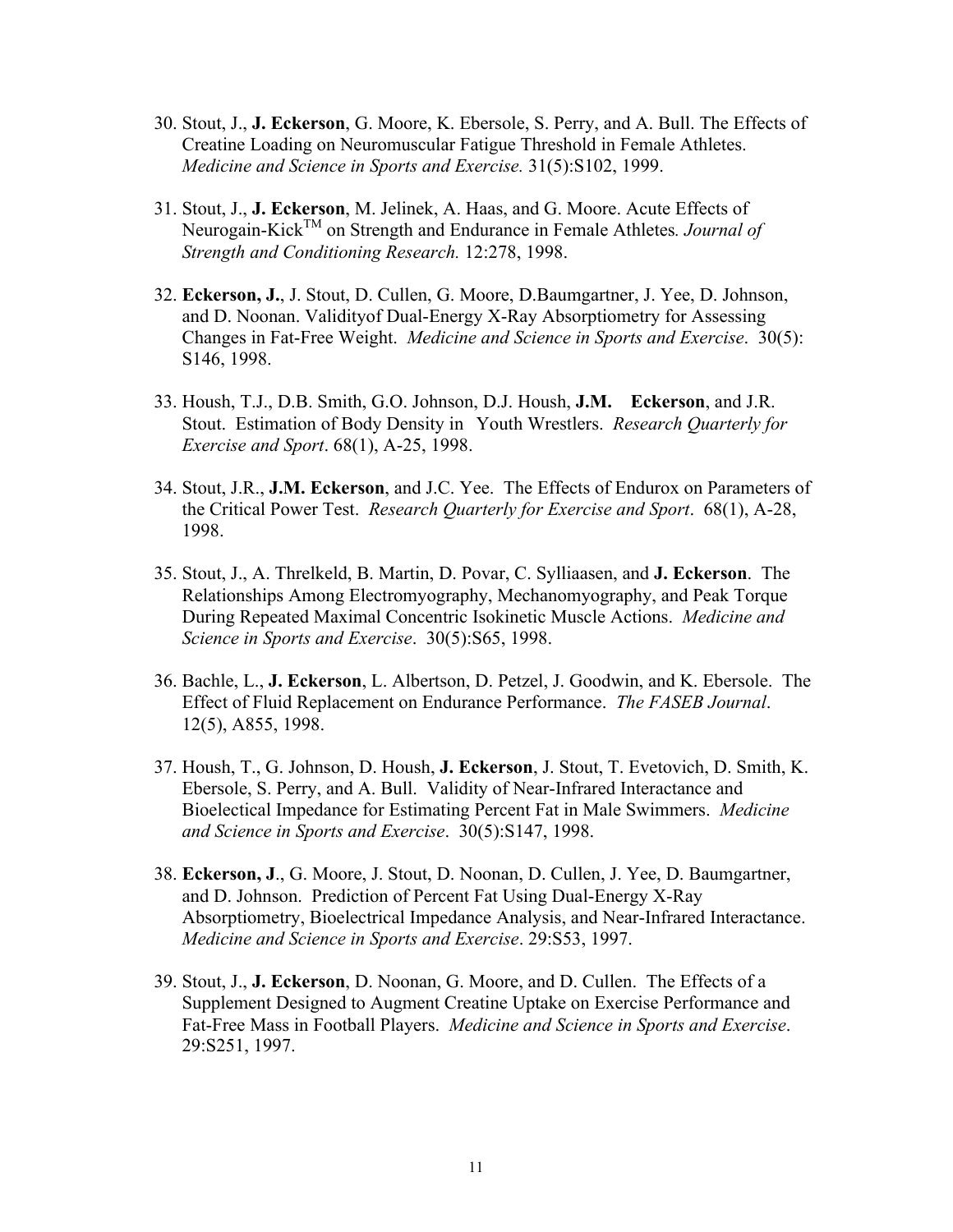- 40. Housh, T., G. Johnson, D. Housh, **J. Eckerson**, J. Stout, T. Evetovich, D. Smith, K. Ebersole, S. Perry, and A. Bull. Validity of Near-Infrared Interactance and Bioelectrical Impedance for Estimating Percent Fat in Female Swimmers. *Medicine and Science in Sports and Exercise*. 29:S57, 1997.
- 41. Stout, J., **J. Eckerson**, T. Housh, and K. Ebersole. The Effects of a Supplement Designed to Augment Creatine Uptake on Anaerobic Reserve Capacity*. Journal of Strength and Conditioning Research* 11:287. 1997.
- 42. Dowell, S.M., M.P. Akhter, **J.M. Eckerson**, J.R. Stout, and R.R. Recker. Validation of a Weight Bearing Monitor to Quantify Loading Events in Daily Life. *Journal of Bone and Mineral Research*, 12:S481. 1997.
- 43. **Eckerson, J.M.**, J.R. Stout, G.A. Moore, C. Weber, and H. Mann. The Validity of Bioelectrical Impedance, Near-Infrared Interactance, and Skinfold Equations for Estimating Percent Fat in Females. *Research Quarterly for Exercise and Sport*. 68:A-51 (Suppl.), 1997.
- 44. Goodwin, J.E., and **J.M. Eckerson**. Manipulating Relative Frequency of KR Scheduling in Motor Skill Acquisition: Effects on Long-term Retention. *Journal of Sport and Exercise Psychology*. 18:S33, 1996.
- 45. **Eckerson, J.**, T. Evetovich, J. Stout, D. Housh, T. Housh, G. Johnson, D. Smith, and K. Ebersole. Validity of Bioelectrical Impedance Equations for Estimating Fat-Free Weight in Female Gymnasts. *Medicine and Science in Sports and Exercise*. 28:S11, 1996.
- 46. Ebersole, K.T., T.J. Housh, G.O. Johnson, D.J. Housh, **J.M. Eckerson,** J.P. Weir, L.L. Weir, and J.R. Stout. Age and Peak Torque in Young Wrestlers. *Medicine and Science in Sport and Exercise*. 28:S11, 1996.
- 47. **Eckerson, J.M.**, P.M. Gordon, J.E. Goodwin, and G.J. Welk. The Reliability of a Computer Automated Wingate Test for Measuring Anaerobic Indices in High Power Athletes. *Research Quarterly for Exercise and Sport.* 67:A-60 (Suppl.), 1996.
- 48. Housh, T.J., G.O. Johnson, D.J. Housh, J.P. Weir, L.L. Weir, **J.M. Eckerson**, and J.R. Stout. Isokinetic Peak Torque of Youth Wrestlers. *Research Quarterly for Exercise and Sport*. 67:A-32 (Suppl.), 1996.
- 49. Johnson, G.O., T.J. Housh, D.J. Housh, J.R. Stout, and **J.M. Eckerson**. Validity of Near-Infrared Instruments for Estimating Percent Body Fat in Youth Wrestlers. *Research Quarterly for Exercise and Sport*. 67:A-33 (Suppl.), 1996.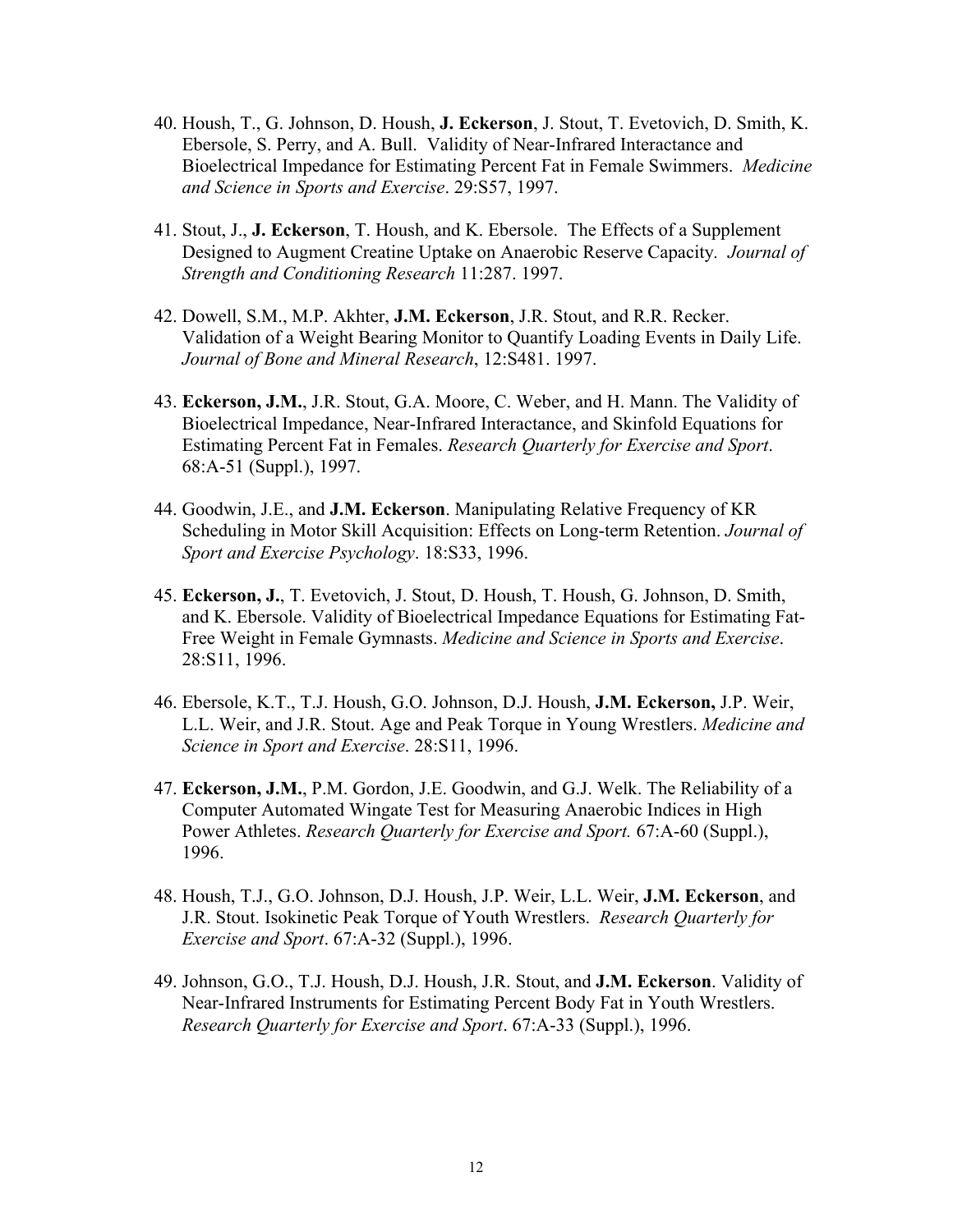- 50. Goodwin, J.E., C.R. Grimes, **J.M. Eckerson**, and P.M. Gordon. Practice Makes Perfect in Learning a Closed Motor Skill: Or Does it? *Physical Activity, Sport, and Pre-Olympic Health Proceedings*. 129, 1996.
- 51. **Eckerson, J**., J. Stout, T. Housh, G. Johnson, and P. Gordon. Validity of Interlaboratory Bioelectrical Impedance Equations for Estimating Percent Fat in Lean Males. *Medicine and Science in Sports and Exercise*. 27:S118, 1995.
- 52. Gordon, P., M. Danduran, J. Sullivan, P. Visich, **J. Eckerson**, J. Goodwin, and K. Ecker. Effect of Caffeine on Exercise Performance Following Muscle Glycogen Depletion*. Medicine and Science in Sports and Exercise*. 27:S147, 1995.
- 53. Goodwin, J.E., M. O'Mailia, **J.M. Eckerson**, and P.M. Gordon. Variable Practice: Is there a Point of Diminishing returns? *Journal of Sport and Exercise Physiology*. 17:S54, 1995.
- 54. **Eckerson, J.**, J. Stout, D. Housh, S. Evans, G. Johnson, and T. Housh. Validity of Near-Infrared Interactance for Estimating Percent Body Fat in Female Gymnasts. *Medicine and Science in Sports and Exercise.* 26:S41, 1994.
- 55. **Eckerson, J.**, J. Stout, T. Housh, and G. Johnson. Validity of Skinfold, Bioelectrical Impedance, and Near-Infrared Interactance Equations for Assessing Changes in Fat-Free Weight in Females. *Journal of Sports and Conditioning Research.* 9:204, 1994.
- 56. Johnson, G.O., J.P. Weir, L.L. Weir, J.R. Stout, T.J. Housh, D.J. Housh, S.A. Evans, and **J.M. Eckerson**. Isokinetic Peak Torque of Female High School Gymnasts. *Research Quarterly for Exercise and Sport*. 65:A-27 (Suppl.), 1994.
- 57. Housh, T.J., **J.M. Eckerson**, S.A. Evans, D.J. Housh, G.O. Johnson, J.R. Stout, L.L. Weir, and J.P. Weir. Age-related Increases in Peak Torque in Youth Wrestlers. *Research Quarterly for Exercise and Sport*. 65:A-28 (Suppl.), 1994.
- 58. Housh, T.J., G.O. Johnson, J.R. Stout, **J.M. Eckerson**, D.J. Housh and M.L. Housh. Validity of Bioelectrical Impedance and Near-Infrared Interactance for Estimating Percent Body Fat in Youth Wrestlers. *Journal of Sports and Conditioning Research*. 7:251-253. 1993.
- 59. **Eckerson, J.**, J. Stout, T. Housh, and G. Johnson. Validity of Bioelectrical Impedance and Skinfold Equations for Estimating Body Composition in Males. *Research Quarterly for Exercise and Sport.* 64:A-28 (Suppl.), 1993.
- 60. **Eckerson, J.**, J. Stout, T. Housh, and G. Johnson. Validity of Skinfold, Bioelectrical Impedance, and Near-Infrared Interactance Equations for Assessing Changes in Fat-Free Weight. *Medicine and Science in Sports and Exercise*. 25:S59, 1993.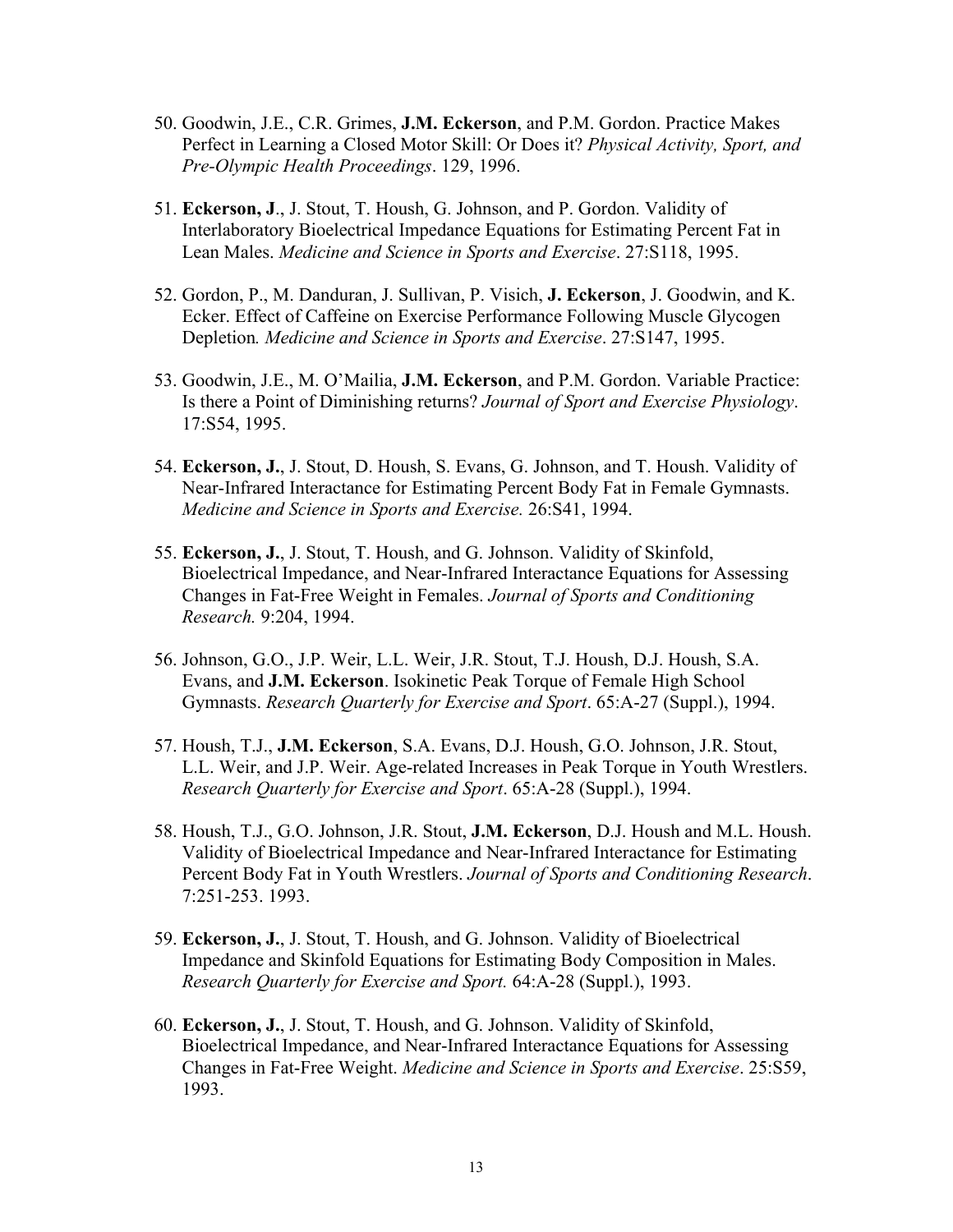- 61. Johnson, G.O., T.J. Housh, J. Stout, and **J. Eckerson**. The Validity of Bioelectrical Impedance, Near-Infrared Interactance, and Skinfold Equations for Estimating Percent Fat in Female Gymnasts. *Medicine and Science in Sports and Exercise.* 25:S162, 1993.
- 62. Belford, M., J. Stout, **J. Eckerson**, T. Housh, and G. Johnson. The Validity of Bioelectrical Impedance, Near-Infrared Interactance and Skinfold Equations for Estimating Body Composition in Females. *Medicine and Science in Sports and Exercise*. 24:S6, 1992.
- 63. **Eckerson, J.**, T. Housh, and G. Johnson. The Validity of Bioelectrical Impedance Equations for Estimating Fat-Free Weight in Lean Males. *Medicine and Science in Sports and Exercise*, 24:S178, 1992.
- 64. Johnson, G.O., S.A. McDowell, J.P. Weir, **J.M. Eckerson**, L.L. Wagner, and T.J. Housh. The Effect of Weight Training on Salivary Immunoglobulin A*. Medicine and Science in Sports and Exercise*. 24:S178, 1992.
- 65. Weir, J.P., T.J. Housh, G.O. Johnson, G.D. Tharp, L.L. Wagner, **J.M. Eckerson**, and S.L. McDowell. The Effect of Resistance Training on Salivary Cortisol Concentrations in Inexperienced Weightlifters. (Accepted for presentation at the *1992 Nebraska Association for Health, Physical Education, Recreation, and Dance Annual Meeting*, Kearney, NE).
- 66. Housh, T., **J. Eckerson**, S. Evans, G. Johnson, and J. Weir. Muscular Power of the Arms in High School Wrestlers. *Abstracts of Research Papers*, AAHPERD:166, 1991.

#### **INVITED NATIONAL PRESENTATIONS:**

- 1. 2014 National Strength and Conditioning Association Annual Meeting, Las Vegas, NV. 'The Perils and Promises of Academic Life: Perspectives from Women in Science' July 12, 2014
- 2. 2011 National Strength and Conditioning Association Annual Meeting, Las Vegas, NV. 'Nutritional Supplement Approaches for Female Athletes', July 7, 2011
- 3. 2009 National Strength and Conditioning Association Annual Meeting, Las Vegas, NV. 'Dietary Supplements for Endurance Exercise Performance', July 9, 2009
- 4. 2008 National Strength and Conditioning Association Annual Meeting, Las Vegas, NV. 'Calcium and Weight Loss: Recent Research Findings', July 10, 2008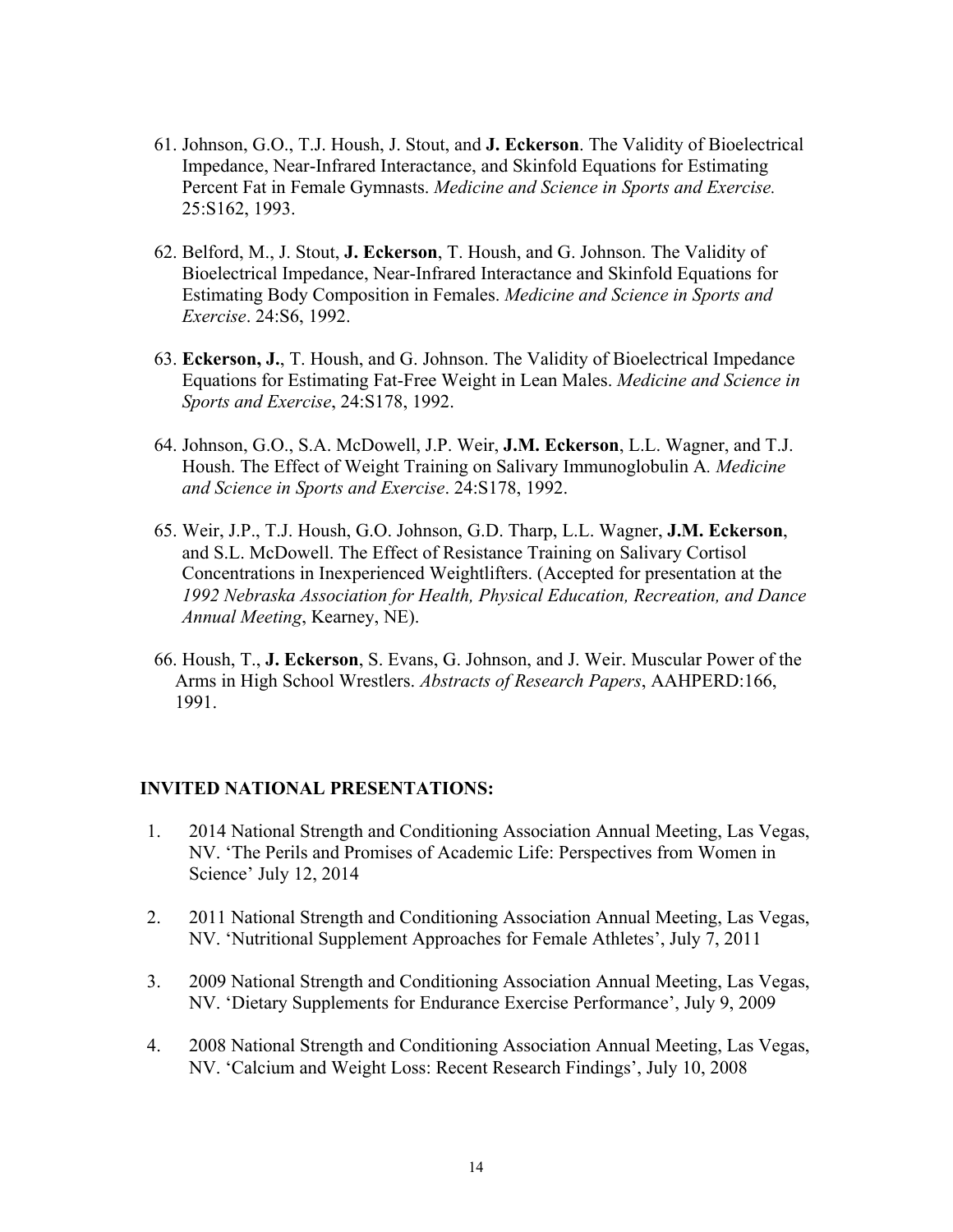- 5. 2006 Personal Trainers Conference, Las Vegas, NV. 'Can Women Benefit from Creatine Supplementation?', March 12, 2006
- 6. 2005 International Society for Sports Nutrition Annual Meeting, New Orleans, LA. 'Creatine Supplementation and Women', June 18, 2005
- 7. 2005 National Strength and Conditioning Association Annual Meeting, Las Vegas, NV. 'Sports Nutrition for the Female Athlete', July 6, 2005

# **INVITED LOCAL AND REGIONAL PRESENTATIONS:**

- 1. Invited on-air guest for the 'Living Well with Coach Rozy' (Coach Mark Roozen) radio program to discuss dietary supplements for health and sports performance. Program aired in the Yankton, SD region on April 11, 2015 and April 13, 2015 on ESPN 1570 AM and Classic Hits 106.3 FM.
- 2. National Strength and Conditioning Association South Dakota/North Dakota/Nebraska State Clinic, 'Dietary Supplements for Weight Loss', Vermillion, SD, December 6, 2014
- 3. Creighton University, Wellness Program, Healthy Luncheon. 'There's an App for that: Tools to Help Reach Your Diet and Fitness Goals, March 12, 2013
- 4. 60 Second Lecture 'Fact or Fiction' Sponsored by the Creighton University Honors Board, February 17, 2011
- 5. Creighton University Research Initiative Grant Forum, The Effect of Two Different Creatine Formulations on Skeletal Muscle Creatine Retention, November 11, 2008
- 6. Creighton University Medical Center Creighton FIRST Spotlight on Weight: Less is More; Presenter and panel discussant for the CUMC Lunch-N-Learn series, January 25, 2007
- 7. Omaha Sports Medicine Association Durham Research Center, UNMC, Omaha, NE with Kristin Reimers, Center for Human Nutrition, Omaha, NE; 'Nutrition and the Female Athlete: Current Issues', May 9, 2006
- 8. Creighton Prep High School Omaha, NE; Presenter and panel discussant for a fitness, nutrition, and wellness assembly presented to the general student body and their parents, April 26, 2006
- 9. University of Nebraska-Omaha, Omaha, NE; Seminar 'Sports Nutrition for the Female Athlete', February 1, 2006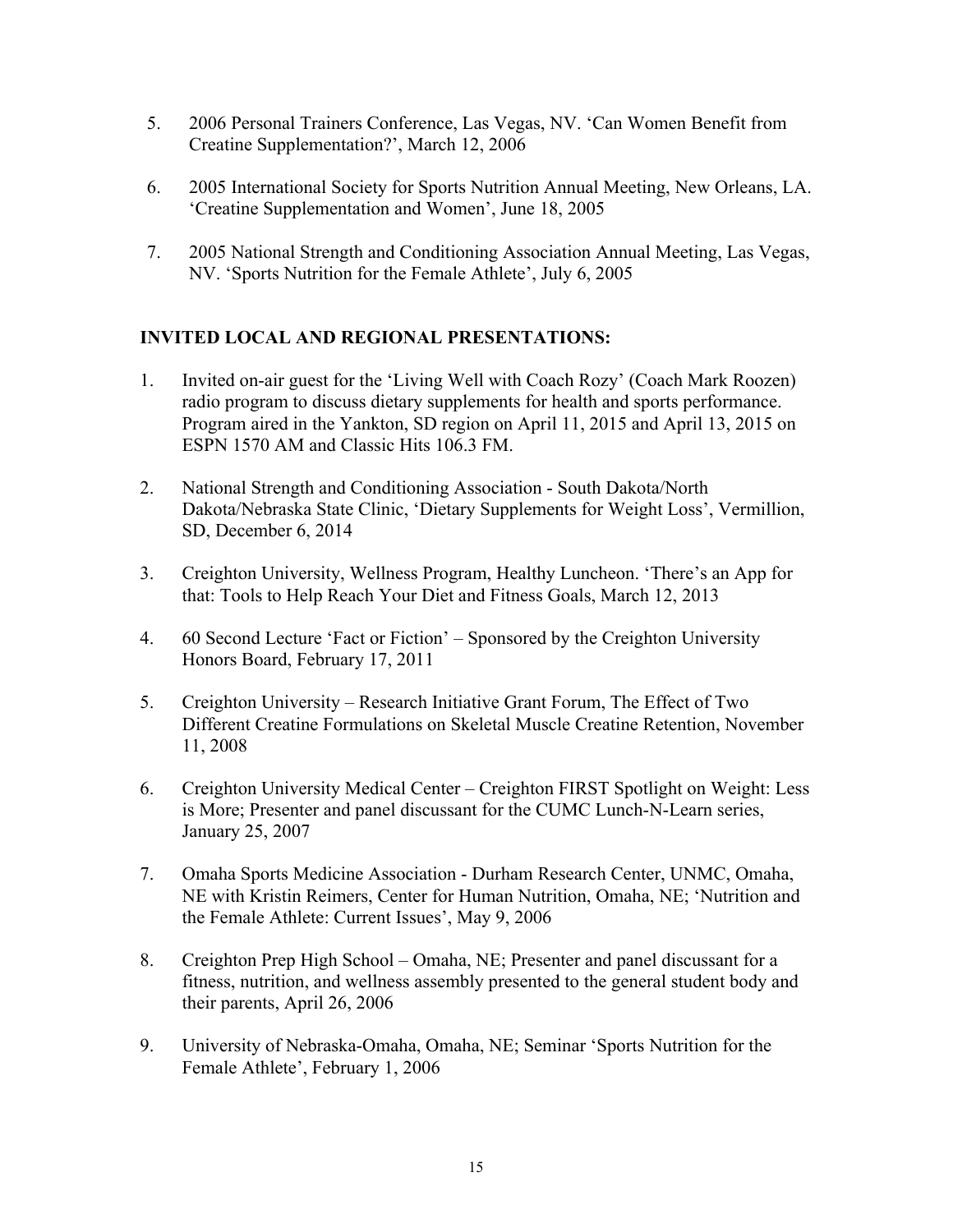- 10. Creighton University Health Sciences Library; Healthy Lunch Series 'Exercising Without Pain and Injury', February 3, 2005
- 11. Creighton University Medical Center, -- 'High Protein Diets', January 25, 2005
- 12. Wayne State College, Wayne, NE 'Are High Protein Diets the Answer to Obesity?', April 21, 2004.
- 13. Christian Brothers University, Memphis, TN 'Creatine Supplementation', March 17, 2004.
- 14. ACSM Health Fitness Instructor® Workshop, University of Nebraska Omaha, 'Muscular Fitness', May 18, 2004.
- 15. ACSM Health Fitness Instructor® Workshop, University of Nebraska Omaha, 'Health Appraisal/Fitness Testing', May 14, 2001; May 13, 2002; May 12, 2003.
- 16. ACSM Health Fitness Instructor® Workshop, University of Nebraska Omaha, 'Exercise Programming', May 15, 2001; May 14, 2002; May 13, 2003.
- 17. CUMC, Multi-Systems Basic Science Review for M-2 Students, 'Exercise Nutrition', May 14, 2003.
- 18. CUMC, Multi-Systems Basic Science Review for M-2 Students, 'Dietary Supplements', May 14, 2003.
- 19. Central States Health and Life Company of Omaha, 'The Truth About Heart Disease and Stroke in Women', February 22, 2001.
- 20. Creighton University, Wellness Council. Presenter for a Healthy Luncheon entitled, 'Popular Diets and Exercise in a Bottle. Do They Really Work for Weight Loss?' October 5, 2000.
- 21. Creighton University, Invited panel discussion member for the Academic Affairs Faculty Forum on Teaching. November 17, 1999.
- 22. *National Strength and Conditioning Association Certification Commission.* Presenter for the Essentials of Strength Training and Conditioning Symposia. Lecture entitled, "Metabolic and Nutritional Aspects of Exercise and Training." Kansas City, MO, June 22, 1999.
- 23. *Creighton University*, Invited panel discussion member for the Women's Issue Forum: Women in Sports Today … and Tomorrow, March 24, 1998. Sponsored by the Creighton University Committee on the Status of Women.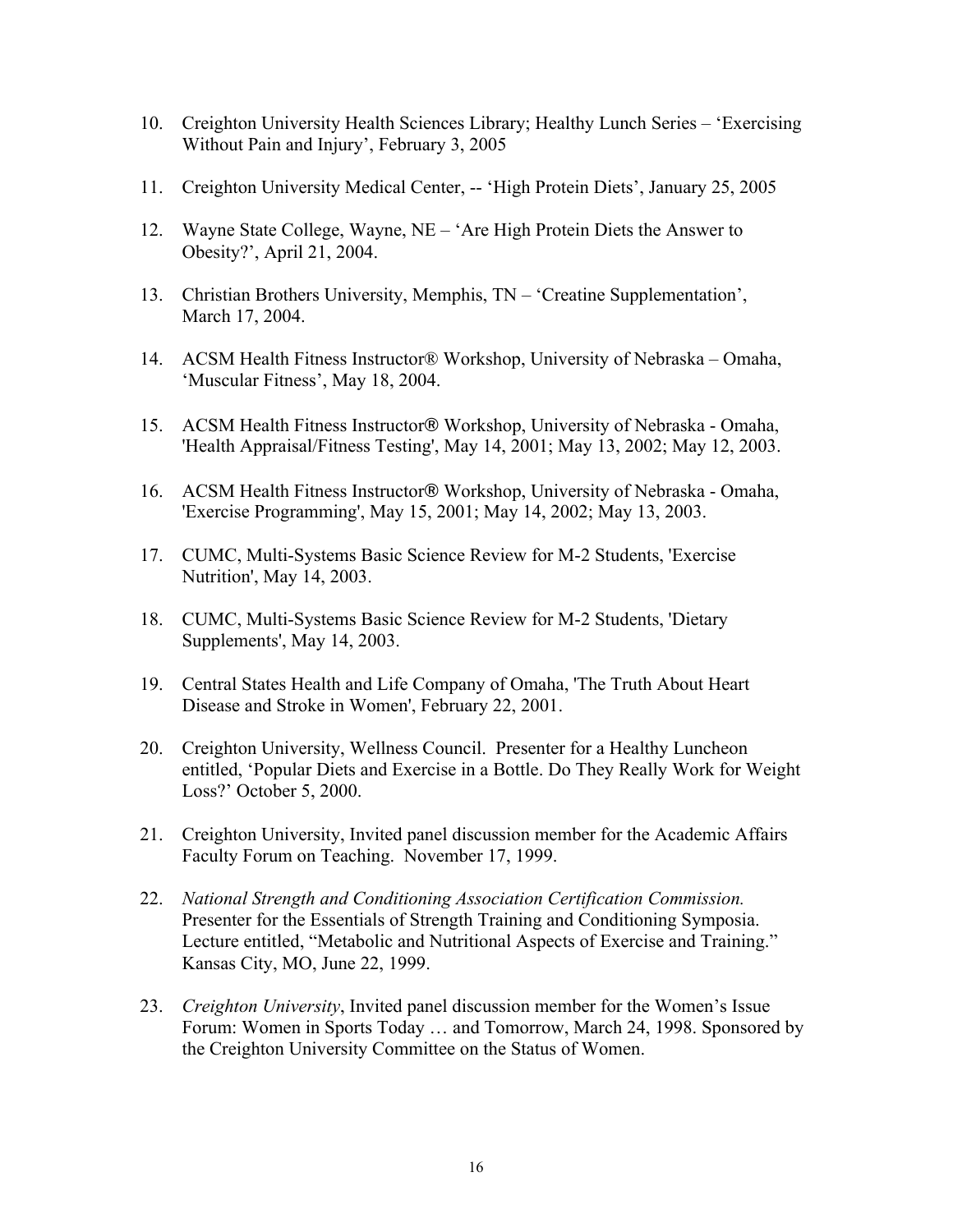- 24. Creighton University Medical Television, Biomedical Communications, Omaha, NE. Guest on *The Wellness Connection* to discuss the role of exercise in maintaining health. January 21,1997.
- 25. *Northland Chapter American College of Sports Medicine Spring Tutorial Meeting*, St. Cloud State University, St. Cloud, Minnesota. Invited speaker: Field Techniques for Estimating Body Composition. March 22, 1996.
- 26. Michigan High School Athletic Association: *Michigan Wrestling Weight Monitoring Program*, East Lansing, Michigan. Invited Guest Speaker: Techniques for Assessing Body Composition. April 29,1995.
- 27. *National Strength and Conditioning Association District Meeting, Crete, Nebraska.* Invited Guest Speaker: Program Design I: Periodization and Program Design II: A Theoretical Model of Strength Training, September 15, 1990.

# **GRANT PROPOSALS/FUNDING:**

- 1. ConAgra Foods, 'The Effect of Three Breakfast Meals on Satiety and Dietary Intake in College-Age Women, August 2014 – May 2015, \$36,500 (PI, Funded)
- 2. NASA Nebraska Space Grant, 'Student Fellowships for Three Projects to Examine Neuromuscular Fatigue Thresholds' July 2013, \$12,000 (Co-Investigator, Funded).
- 3. Nebraska EPSCoR FIRST AWARD, **'**Neuromuscular and Metabolic Responses to Interval Training with Different Durations of Exercise', October, 2013, \$38,372 (Co-Investigator, Not Funded).
- 4. Ellison Medical Foundation, 'Effect of Creatine Supplementation and Resistance Training on Inflammation, Muscle Morphology, and Functional Ability in Elderly Individuals: A Prospective Study, March 2013, \$150,000 (PI, Not Funded)
- 5. Abbott Nutrition, a division of Abbott Laboratories, 'A Randomized Double Blinded Controlled Trial of an Oral Nutrition Supplement Containing AN777 in Older Hospitalized Patients, February 2013 – September 2014, \$22,900 (PI, Funded)
- 6. Nebraska EPSCoR First Award, Neuromuscular and Metabolic Responses to Interval Training with Different Durations of Exercise, October 2012, \$38,372 (Co-Investigator, Not Funded)
- 7. LB692-CTS, Effects of Creatine Supplementation on Immune System Function, June 2012 – June 2014, \$50,000 (Co-Investigator, Funded)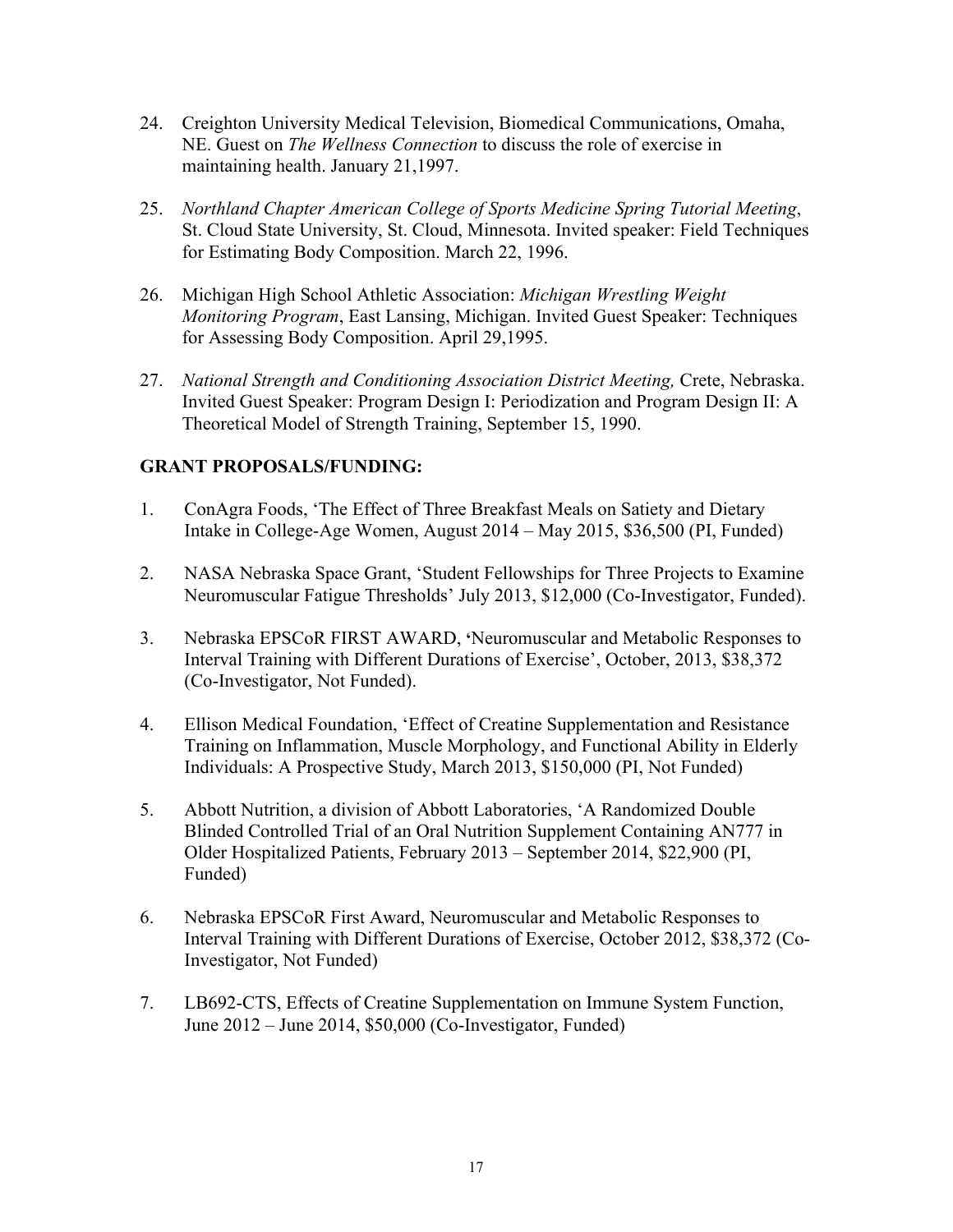- 8. Creighton University Presidential Research Grant, 'Caring for a Vulnerable Population: An Inter-professional Collaborative Approach to Treating Hypertension', 2012, \$9650 (Co-Investigator, Not Funded).
- 9. American Diabetes Association Innovation Grant, 'The Effect of a Culturally Appropriate Wellness Intervention Program on Type 2 Diabetes Risk Factors in Native American College Students', 2010, \$97,417 (PI, Not Funded)
- 10. Abbott Nutrition, a division of Abbott Laboratories, 'Evaluation of an Oral Nutritional Supplement Containing AN777 in Malnourished and Frail Subjects, \$191,499 (PI, Funded)
- 11. Creighton University Academic Affairs Research Initiative Grant, 'The Effect of Three Different Creatine Formulations on Skeletal Muscle Creatine Retention', 2007, \$9871 (PI, Funded)
- 12. Fortress Systems International, The Effect of Beta-Alanine and Phosphorus Supplementation on Anaerobic Exercise Performance, 2007, \$12,748 (PI, Not Funded)
- 13. Creighton University College of Arts and Sciences Undergraduate Summer Research Scholarship, 'Health Risk Assessment in Children Enrolled in the National Youth Sports Program (NYSP) at Creighton University, 2006, \$3550 (Faculty co-sponsor for Pierce Hibma and Blake Koppitz, Not Funded)
- 14. Life Sciences Laboratory, Inc., Effect of Proline Supplementation on Cycling Performance, 2004, \$14,160 (Co-Investigator, Not Funded)
- 15. National Strength and Conditioning Foundation GNC® Nutrition Research Grant, The Effect of Two Different Creatine Formulations on Skeletal Muscle Creatine Retention, 2003, \$2500 (PI, Funded)
- 16. EPSCoR Small Grant Program for Nebraska Women in Science, Travel Grant Request for the Project, 'The Effect of Two Different Creatine Formulations on Skeletal Muscle Creatine Retention, 2003, \$2952 (PI, Not Funded)
- 17. Nebraska Beef Board, Dietary Intake and Body Composition of Female Athletes, 2001-2002, \$47,700 (Co-Investigator, Funded)
- 18. Numico Research, Effect of 30 Days of Creatine Phosphate Supplementation on AWC in Men, 2001, \$ 10,800 (PI, Funded).
- 19. Numico Research, Effect of Creatine Phosphate Supplementation on Anaerobic Working Capacity in Males and Females, 2000, \$9,150 (PI, Funded).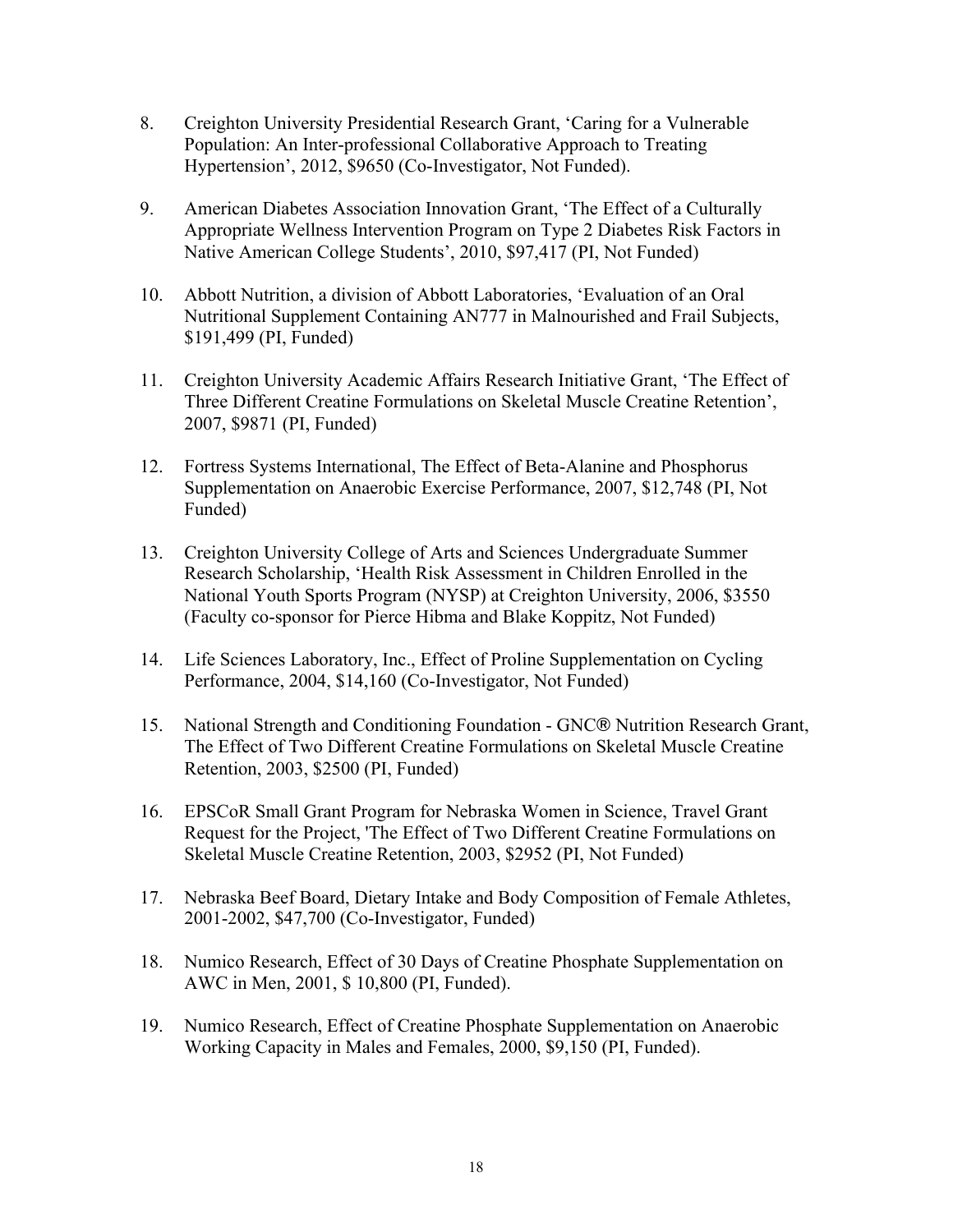- 20. Experimental and Applied Sciences, Effects of Creatine Supplementation During 8 Weeks of Unilateral Dynamic Constant External Resistance Training And 8 Weeks of Detraining on Thigh Muscle Cross-sectional Area, 2000, \$64,000 (Co-Investigator, Not Funded).
- 21. Bioenergy, Inc. Creatine and Ribose Supplementation in Patients with Advanced AIDS: Effects on Body Composition, Muscle Performance, Immune Function, and Quality of Life, 2000, \$17,990 (Co-investigator, Not Funded).
- 22. Fortress Systems, Intl., Effects of Creatine Supplementation During 8 Weeks of Unilateral Dynamic Constant External Resistance Training And 8 Weeks of Detraining on Thigh Muscle Cross-Sectional Area, 1999, \$50,000 (Co-Investigator, Not Funded)
- 23. American College of Sports Medicine Foundation Grant, Effects of Resistance Training on Older – Elderly Cardiac Patients, 1999, \$15,000 (PI, Not Funded).
- 24. Institutional Research and Assessment, Creighton University, Requested a small grant from the Executive Committee to support the Exercise Science Department's assessment efforts, 1997, \$3455 (PI, Funded).
- 25. Experimental and Applied Science, The Effect of Endurox Supplementation on Critical Power, 1996, \$3900 (PI, Funded).
- 26. National Science Foundation, Renovation of the Human Performance Research Laboratory at Creighton University, 1996, \$118,257 (PI, Not Funded).
- 27. Met-Rx USA, Inc., The Effect of Nutritional Supplementation on the Body Composition of College Female Athletes, 1995, \$4800 (Co-Investigator, Not Funded).

# **FELLOWSHIPS/AWARDS/HONORS:**

- 1. 2015 Gamma Phi Beta Shine Award. The Shine Award recognizes professors who have the unique quality of providing knowledge and wisdom on a specific subject while also creating a special connection with students.
- 2. Nominated for the 2010 Robert F. Kennedy Memorial Teaching Award
- 3. Recipient of the 2008 NSCA William J. Kraemer Outstanding Sport Scientist Award. Presented at the National Strength and Conditioning Association Conference Awards Reception in Las Vegas, NV, July 11, 2008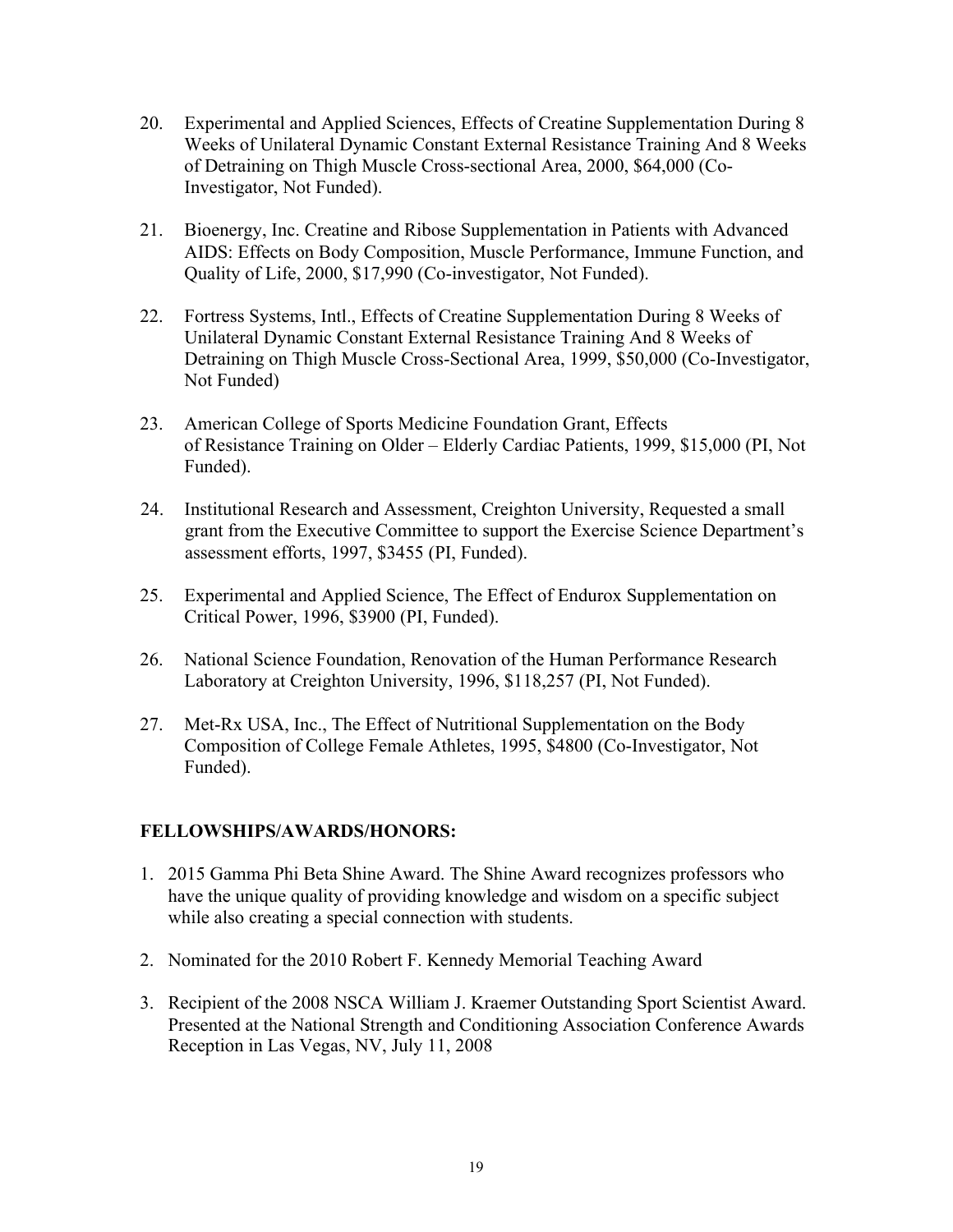- 4. Recipient of the William M. Kizer Light of Wellness Award from the Wellness Council of the Midlands (WELCOM), November 8, 2007
- 5. 2005-2006 Outstanding Major Advising Award, Presented by the Creighton University Student Senate at the College of Arts and Sciences  $20<sup>th</sup>$  Annual Luncheon, February 7, 2006, \$1000 stipend.
- 6. Nominated for the 2005 Outstanding Faculty Member Award by the Creighton University Chapter of The Order of Omega, Greek Awards Night, April 20<sup>th</sup>, 2005
- 7. Recipient of the Research Achievement of the Year Award by the National Strength and Conditioning Association, 2004, July 16, 2004, Minneapolis, MN
- 8. Recipient of the Teaching for Tomorrow Award by Omicron Delta Kappa, Creighton University, February 11, 2002
- 9. Honorary Member of Alpha Sigma Nu, National Jesuit Honor Society, Inducted 2001
- 10. Nominated for the Robert F. Kennedy Memorial Award for Teaching Achievement at Creighton University, 2001.
- 11. Recognized as an Outstanding Faculty Member by the Creighton University Order of Omega, Panhellenic Council, and Infrafraternity Council, April 5, 2000.
- 12. 1999-2000 Outstanding Major Advising Award, Presented by the Creighton University Student Senate at the College of Arts and Sciences 14<sup>th</sup> Annual Luncheon, February 8, 2000, \$500 stipend.
- 13. 1998-1999 Professor of the Year Award, Theta Delta Chapter of Alpha Phi International Fraternity, Creighton University, \$100 stipend.
- 14. William F. Kelley, S.J. Achievement Award for Outstanding Academic Achievement in the Colleges of Arts and Sciences, Creighton University, October 16, 1997, \$1000 Award.
- 15. American Physiological Society, 1997 Awardee; Frontiers in Physiology: Science Teachers Summer Research Program. Mentored Ms. Laurel Bachle, Science Teacher at Millard North High School, with Dr. David Petzel, Biomedical Sciences, Creighton University, for a research project which examined the effects of fluid replacement on endurance and body weight.
- 16. Eastern Michigan University, Josephine Nevins Keal Professional Development Fellowship (\$600).
- 17. University of Nebraska-Lincoln, Recipient: Helen B. Hewitt Memorial Scholarship (\$1085), Academic Year 1992-1993.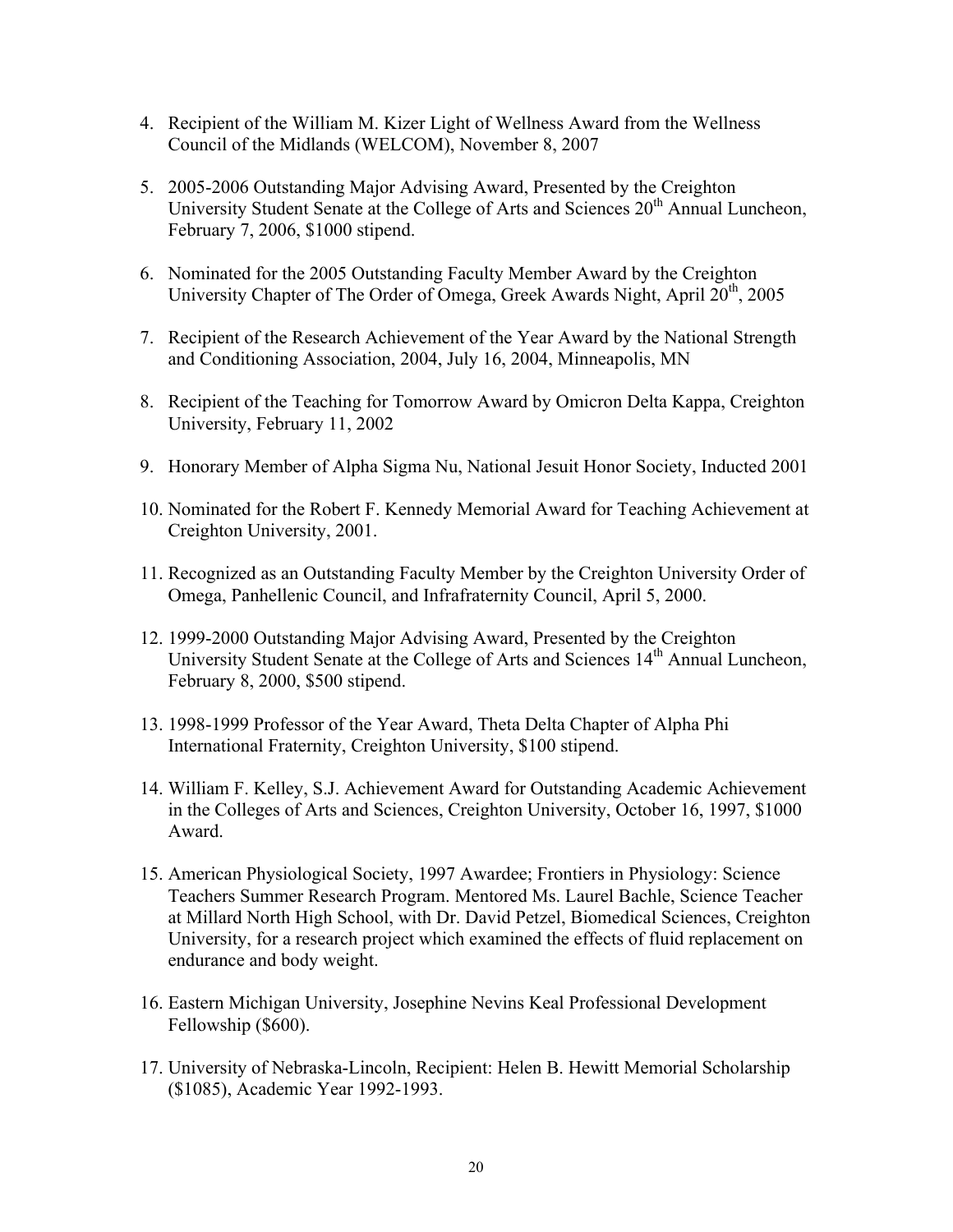# **CERTIFICATIONS:**

American College of Sports Medicine™, Certified Exercise Physiologist® (Certified in 1997).

National Strength and Conditioning Association, Certified Strength and Conditioning Specialist<sup>®</sup> (CSCS) (Certified in 1998).

# **PROFESSIONAL AFFILIATIONS:**

Academy of Nutrition and Dietetics, Associate Member 2015 - present

American College of Sports Medicine 1989 – present Fellow of the ACSM 1997 – present

National Strength and Conditioning Association 1998 - present Fellow of the NSCA 2008 - present

Northland Chapter of the American College of Sports Medicine 1995 – present

American Heart Association – Nebraska/Heartland Affiliate 1996 – 2003

International Society of Sports Nutrition 2005 - 2006

# **REVIEWER:**

- *Amino Acids,* 2015
- *Clinical Physiology and Functional Imaging*, 2015
- *Sports Nutrition for Health Professionals*, Chapter 5 Dietary Guidelines, General Nutrition Recommendations and Federal Nutrition Policy, Author ND Muth. FA Davis Publishers, 2015
- *Physiology and Behavior*, 2014
- *Research Consortium*, Northland Chapter of the American College of Sports Medicine, 1998 – present
- *Physical Fitness Laboratories on a Budget: For Exercise Science and Healthy Lifestyle Courses* (textbook), Holcomb Hathaway Publishers, 2007
- *International Journal of Sports Nutrition & Exercise Metabolism,* 2007,2008
- *Journal of the International Society for Sports Nutrition, 2007* present
- *Journal of Nutrition, Health, and Aging,* 2007
- *Journal of Sports Science & Medicine,* 2004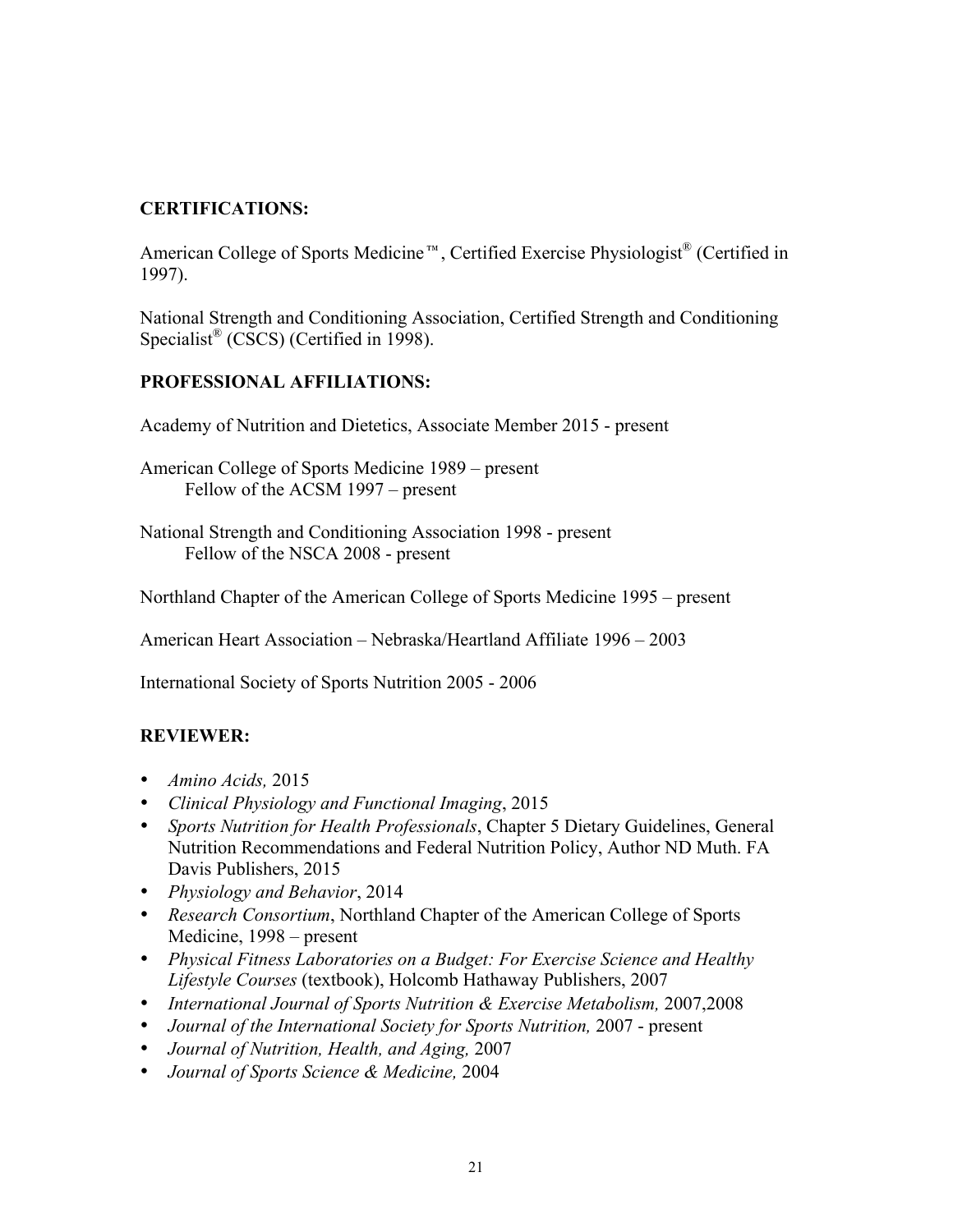- *Research Consortium,* National Strength and Condition Association, 2002, 2003, 2005 – present, Abstract and/or grant reviewer
- *Research in Sports Medicine: An International Journal*, 2005, 2006
- *Research Quarterly for Exercise and Sport*, 2001
- Holcomb Hathaway, Publishers, 2001
- American College of Sports Medicine Resource Manual for Guidelines for Exercise Testing and Prescription, Chapters 7 – 10 Williams & Wilkins Publishers, 2000
- The *Journal of Strength and Conditioning Research*, 1999 present
- Lippincott Williams & Wilkins, 1998, 2000
- The *Journal of Orthopaedic & Sports Physical Therapy*, 1997-1999
- *International Journal of Sports Medicine*, 1994, 2011
- *Medicine and Science in Sports and Exercise*, 1993, 1995, 1999 2000, 2009
- *Journal of Applied Physiology*, 1993, 2007
- *Nutrition and Metabolism,* 2012

# **EDITORIAL BOARD MEMBER:**

The *Journal of Strength and Conditioning Research*, 1999 – present Senior Associate Editor, 2012 - 2014

The *Journal of the International Society of Sports Nutrition*, 2007 – present

## **EXAMINER - ACSM NATIONAL CERTIFICATION EXAM:**

Certification Director: American College of Sports Medicine Health Fitness Instructor**®** Examination. Test site: Creighton University – May 26, 2005

American College of Sports Medicine Health Fitness Instructor® Workshop/Certification. Test site: University of Nebraska – Omaha, 1998 – 2004

#### **DOCTORAL COMMITTEE:**

Lisa Pitz, Medical Microbiology and Immunology, Creighton University, 2013-2016

#### **THESIS COMMITTEES:**

Alex Kane, The Effects of Sport Specific Aerobic Closed Kinetic Chain Rehabilitation Following Anterior Cruciate Ligament Reconstruction, Eastern Michigan University, 1994-1995

Laurel Bachle, Isolation and Characterization of Insulin from the Brockmann Body of Dissostichus Mawsoni, an Antarctic Teleost. Dept. of Biomedical Sciences, Creighton University, 1998-1999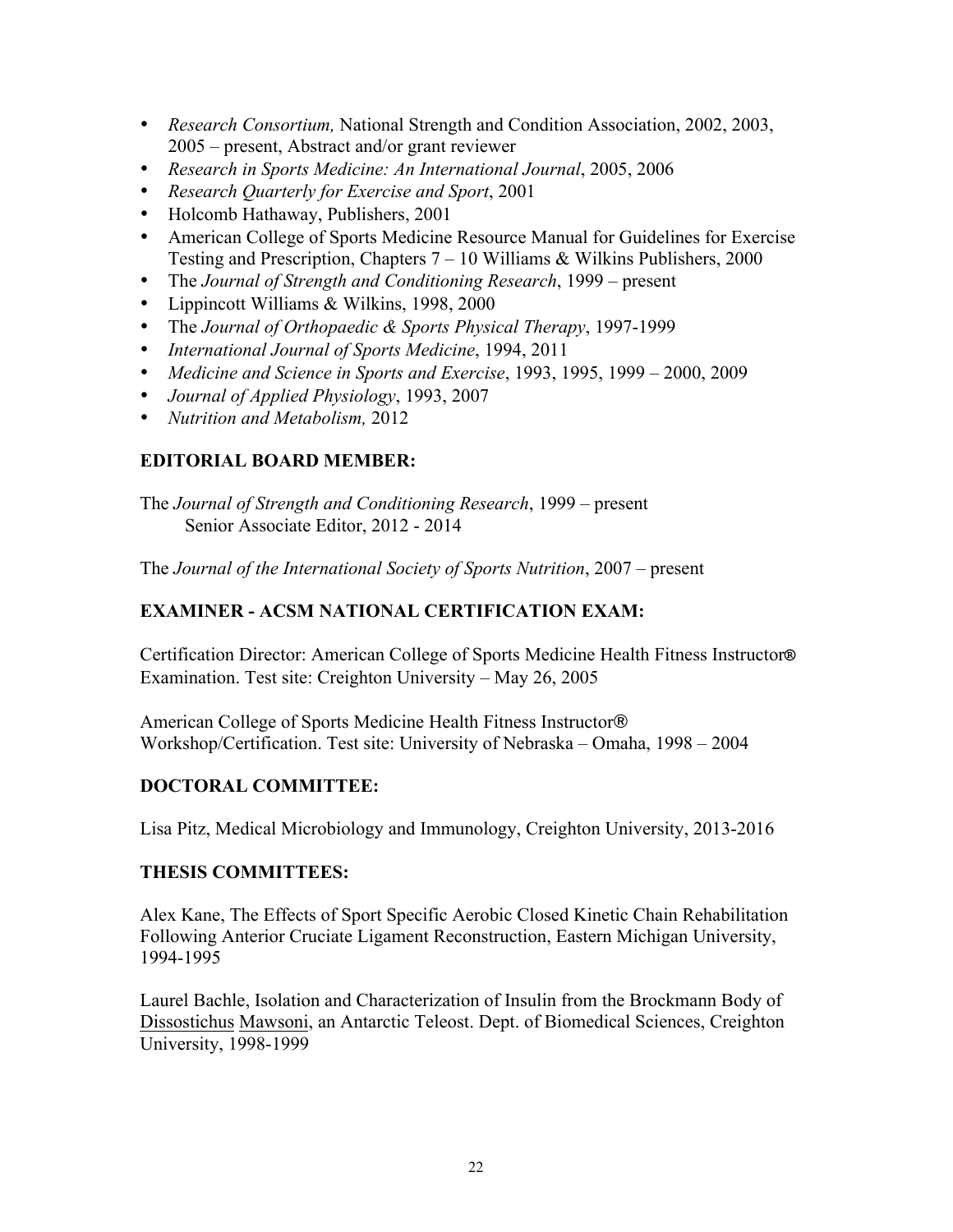### **PROFESSIONAL DEVELOPMENT:**

Campus Labs Training for IDEA Online Teaching Evaluation, November 11, 2015

The Science, Art and Practice of Dietary Supplementation, presented by Mary Beth Augustine, RDN, CDN, FAND. Methodist Estabrook Cancer Center, October 13, 2015. Sponsored by the Nebraska Academy of Nutrition and Dietetics

Faculty Seminar on Jesuit Higher Education, AY 2015/2016

Project-Based Learning: What it is and How to Get Started, September 22, 2015. Panel presentation and discussion offered by the Office for Academic Excellence & Assessment.

Qualtrics Survey Tool, May 7, 2015. DoIT tutorial led by Dr. Lori Rubarth from the College of Nursing, Criss L61.

Rubrics in Real Life: Collecting Assessment Data in Today's BlueLine, February 12, 2014. Workshop led by the Office for Academic Excellence & Assessment

Academic Leader Development Series – AY 2013/2014

Distinguished Education in Teaching as Scholarship: Application Workshop, November 19, 2013 – presentation by the Office for Academic Excellence & Assessment

Blue Line 2 Training – January 11, 2013

All University Academic Forum: The Emerging Creighton Online Experience, March 25, 2011 (HLSB G04) Senior eFellow – 2010-2011 AY

Grants & Contracts Management Seminar – presentation by Office of Grants Administration and the Controller's Office, January 20, 2010

Zen & the Art of Questionnaire Design – webinar provided by DoIT, August 25, 2009

Creating a Basic Survey using BlueQ – presentation by DoIT, March 3, 2009

Conflict Resolution Strategies – presented by the Creighton University Employee Development Program, February 21, 2008

The Blue Line Grade Book – presentation by DoIT, January 15, 2008

BlueLine Training – provided by DoIT, November 5, 2007 Introduction to BlueLine – presentation by DoIT, September 6, 2007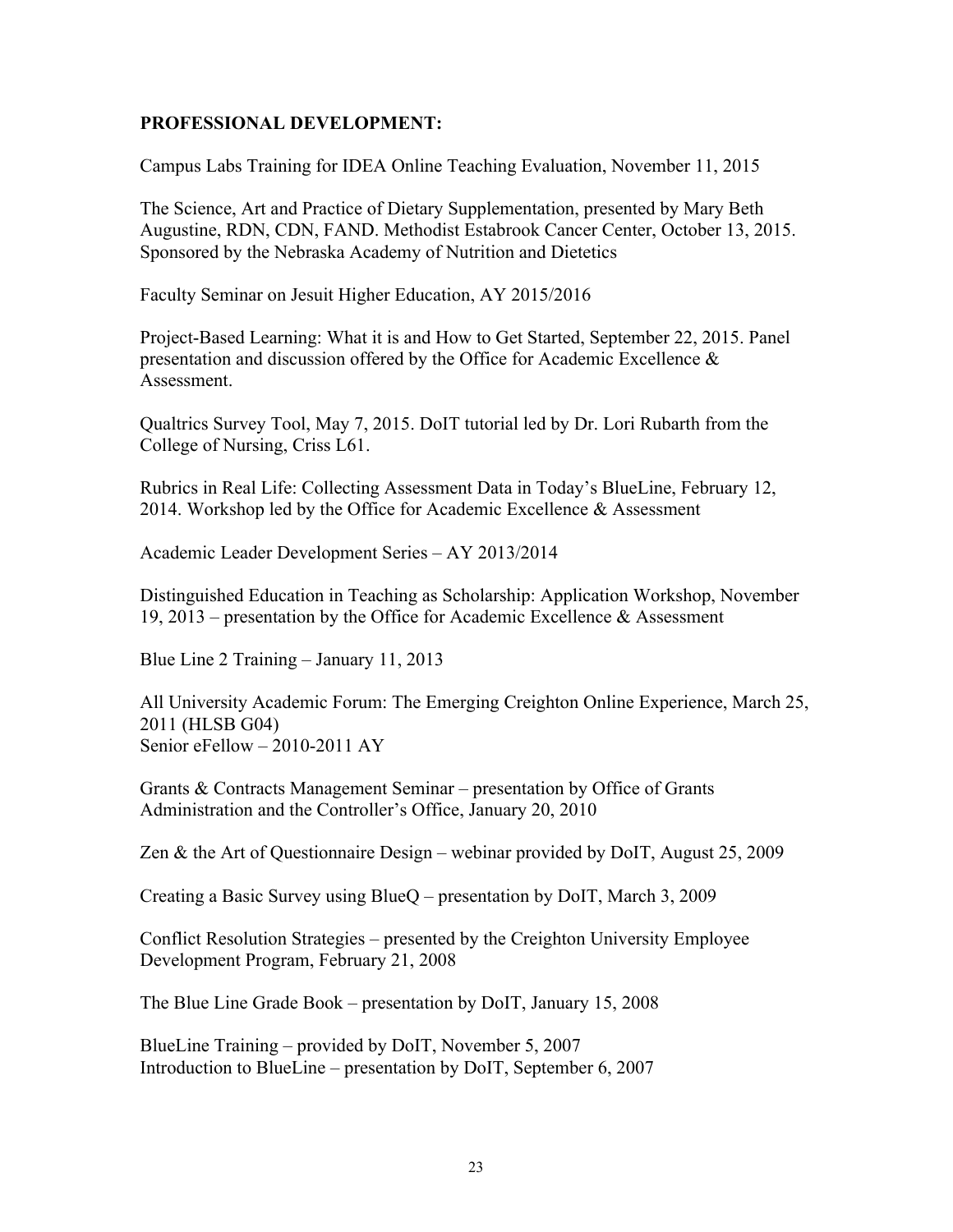Preview of Vista and Office 2007 – DoIT Breakfast Bytes series, April 24, 2007

Podcasting, – training provided by DoIT in the ADATC, March 27, 2007

Employee Development Seminar, Creighton University – How to Say the Right Thing, February 8, 2007

eFellowship Appointment – May, 15 – August, 11 2006; Competitive fellowship designed to provide Creighton University faculty with advanced training in technology as it applies to teaching and research. Training included hardware setup and maintenance; videography, audio, webpage design, and streaming video and audio.

DoIT Discovery Workshop, Faculty Development Series – Teaching with Technology, February  $3 -$ April 7, 2006

RefWorks Training Seminar: Health Sciences Library, June 28, 2005

Blackboard Training, August 23, 2004, Union Pacific Room, Creighton University

Introduction to WebCT, Creighton University, July 22, 2002

Introduction to Blackboard, Creighton University, July 31, 2002

Arts & Sciences College Workshop on Assessment, August 12, 2002

Teaching Well Using Technology Workshop, Creighton University, August 13, 2001, Sponsored by Institutional Research & Assessment

# **SERVICE TO CREIGHTON UNIVERSITY:**

*Panelist, Jay Days Arts & Sciences* - Friday, November 13, 2015

*Admissions Committee Member –* Masters of Arts in East-West Studies, October 2015 present

*University Research Day* – Poster reviewer/judge for the Clinical Sciences, April 14, 2015

*College of Arts & Sciences* – Volunteer, Admitted Student's Day Breakfast, April 7, 2015

*College of Arts & Sciences* – Interviewer, Dean's Fellow's Program, February 15, 2015

*Strategic Planning Committee – Center for Health Promotion, Wellness and Aging* Sub-committee member for educational programming – February 2014 – May 2014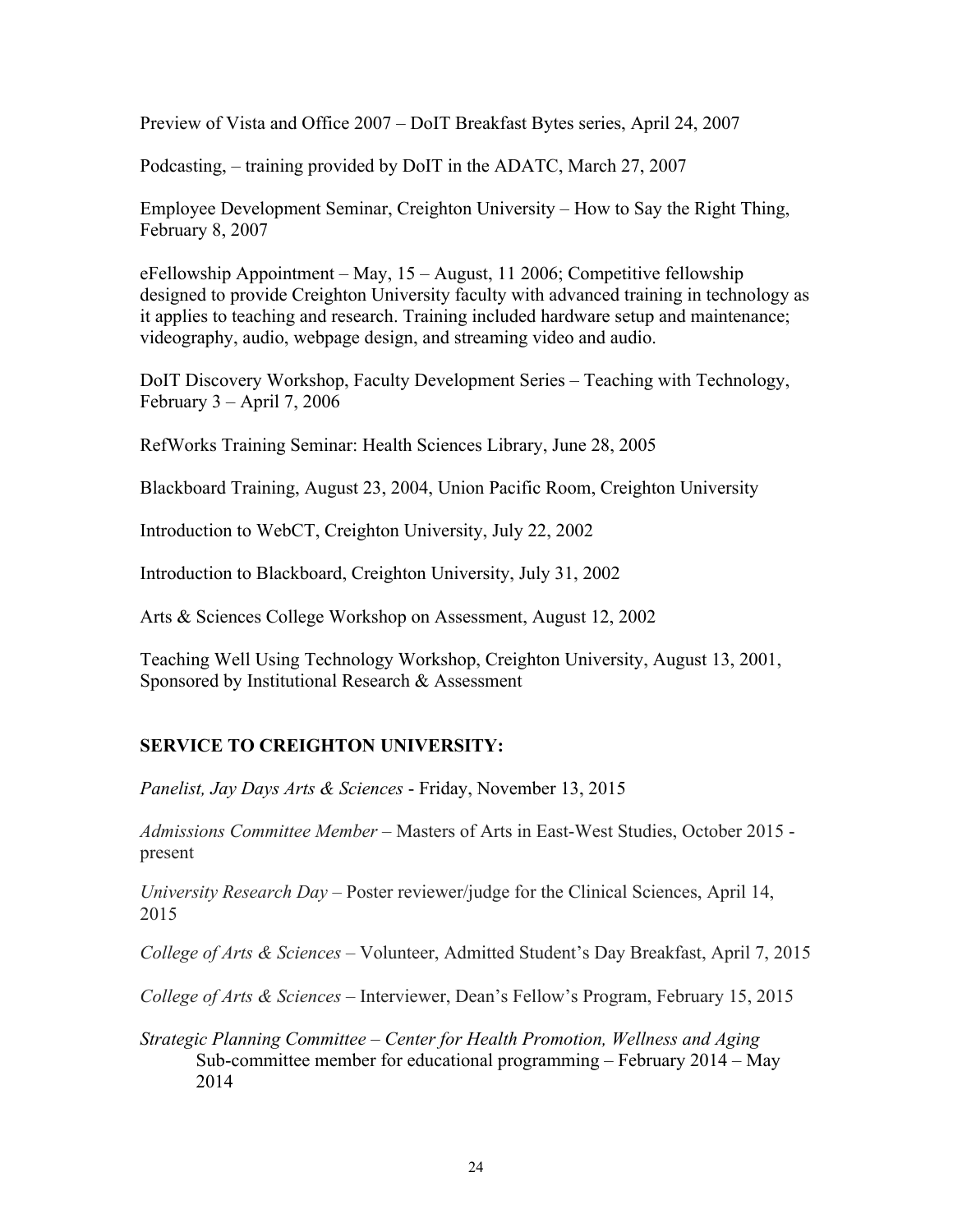- *College of Arts & Sciences Committee on Rank and Tenure* Interim member – Fall 2013
- *University IT Steering Council –* April 2011 February 2012 Invited committee member by VP Brian Young
- *College of Arts & Sciences Program Prioritization Committee*  2010/11 AY
- *University Athletic Board*  2010 2016 Sub-committee member – Equity, Welfare, Sportsmanship and Diversity **Committee**

*Vice President for Academic Affairs and Administration Advisory Committee* - AY 2009/10 Committee member appointed by VP Patrick Borchers

- *Special Committee to Examine the Faculty Handbook* AY 2009/10 Committee member appointed by President Schlegel
- *Faculty Panel Member for Native American Guidance Counselors*  November 19, 2009 Provided a brief explanation and answered questions about the Exercise Science major to guidance counselors from across the US who work with Native American students.
- *Special Task Force Committee for Office of Research Compliance*  Spring, 2009 Committee member to review legal issues in context of individuals who volunteer or 'shadow' at Creighton University
- *University Strategic Planning Process* Subcommittee Member, November 2008 – January 2009
- *Sub-committee for Interdisciplinary Graduate Programs*  Member, Fall 2007
- *Academic and e-Learning Technology Advisory Council* Invited member, 2007 - 2009

*vCoach (Vocational Coach) by invitation of the Cardoner at Creighton*, January 2007 – May 2008

Worked with 2-3 students and/or young alumni each semester to address life issues and teach them the discernment process that they can apply to other life issues in the future.

*University Committee on Rank and Tenure* Member, 2007 – 2010, 2012, 2/2013 – 7/2013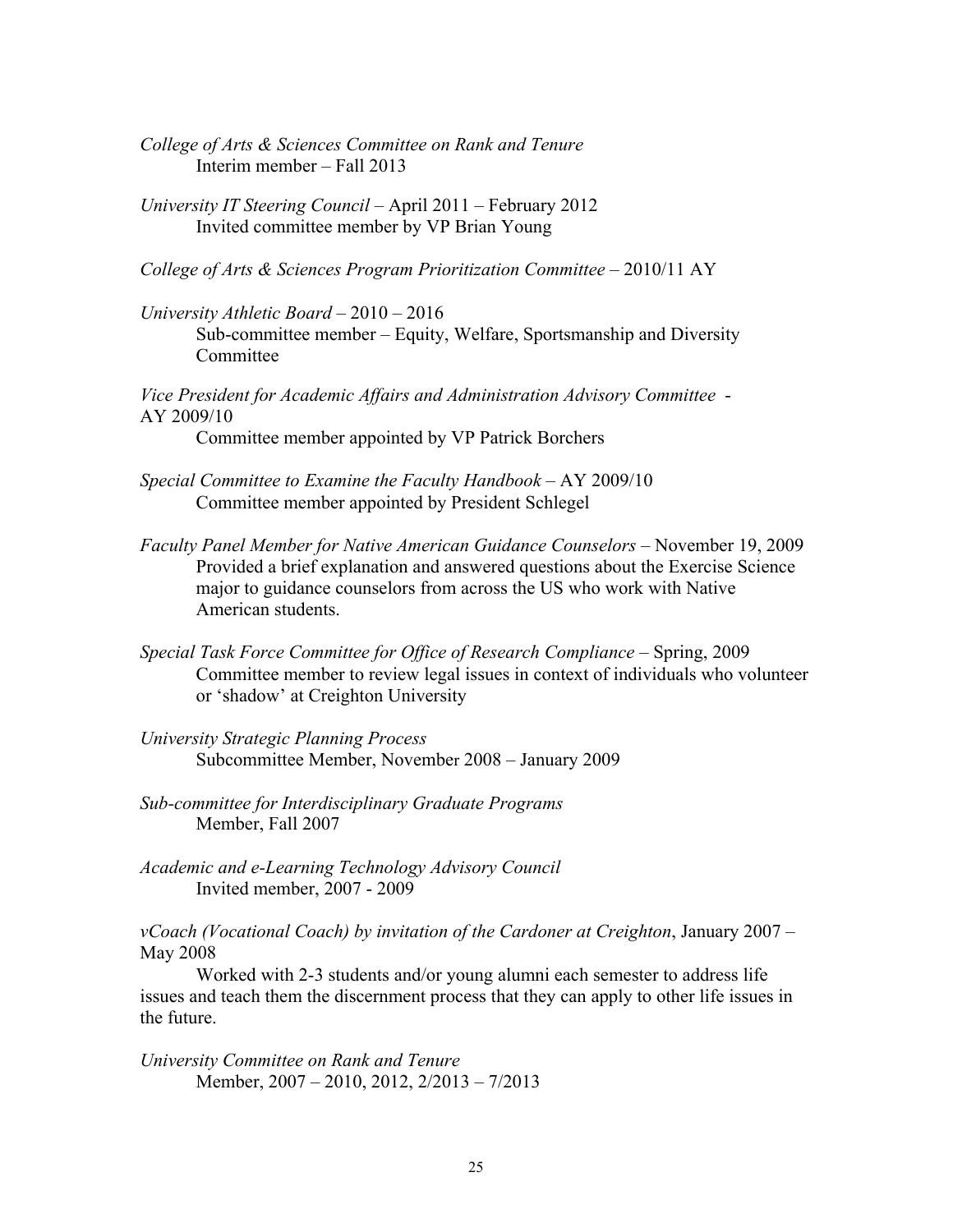*Creighton University Faculty Council* Member, 2006 – 2011

*Creighton University Academic Council* Member, 2006 – 2011

*Executive Committee of the Honors Program Advisory Board* Member, 2004 - 2007

*Faculty Advisory Committee on Scholarship*

Member by invitation of Dr. Gail Jensen, Associate VP Academic Affairs, Dean of the Graduate School, Fall 2005 – 2009 Panel discussant – Writing for Publication: Tips from Experienced Reviewers, January 29, 2008 Panel discussant – Applying for Research Initiative Grants, November 29, 2007 Reviewer, 2007 Summer Faculty Research Fellowships

*Advisory Board Member for Academic VP Christine Wiseman –* Fall 2005

*Member of the CAS Committee sponsored by the Cardoner to develop a Vocation of Scholarship White Paper*, January 2005 – April, 2005

*Internal Program Reviewer, Creighton University* Department of Education, February 2015 Department of Physics, February 2009 Department of Political Science and International Relations, December 5-7, 2007

*Creighton University Executive Council*

Member, 2001 - 2004 Ad hoc Committee Member to establish CAS Guidelines for Rank and Tenure, May 2005 – January 2006

*Creighton University Faculty Evaluation Committee* Member, 2001 – 2004 *Creighton University College of Arts and Sciences Curriculum Development Committee* Member, Academic Year 2000-2001

*Testifier, Douglas County City Council, Legislative Chambers,* August 17, 2004 Represented Creighton University at the Public Hearing as a Proponent for the Proposed Smoking Ban in Omaha

*Creighton University Student Learning Committee* Student Outcomes Coordinator, Department of Exercise Science, Creighton University, 1996 – present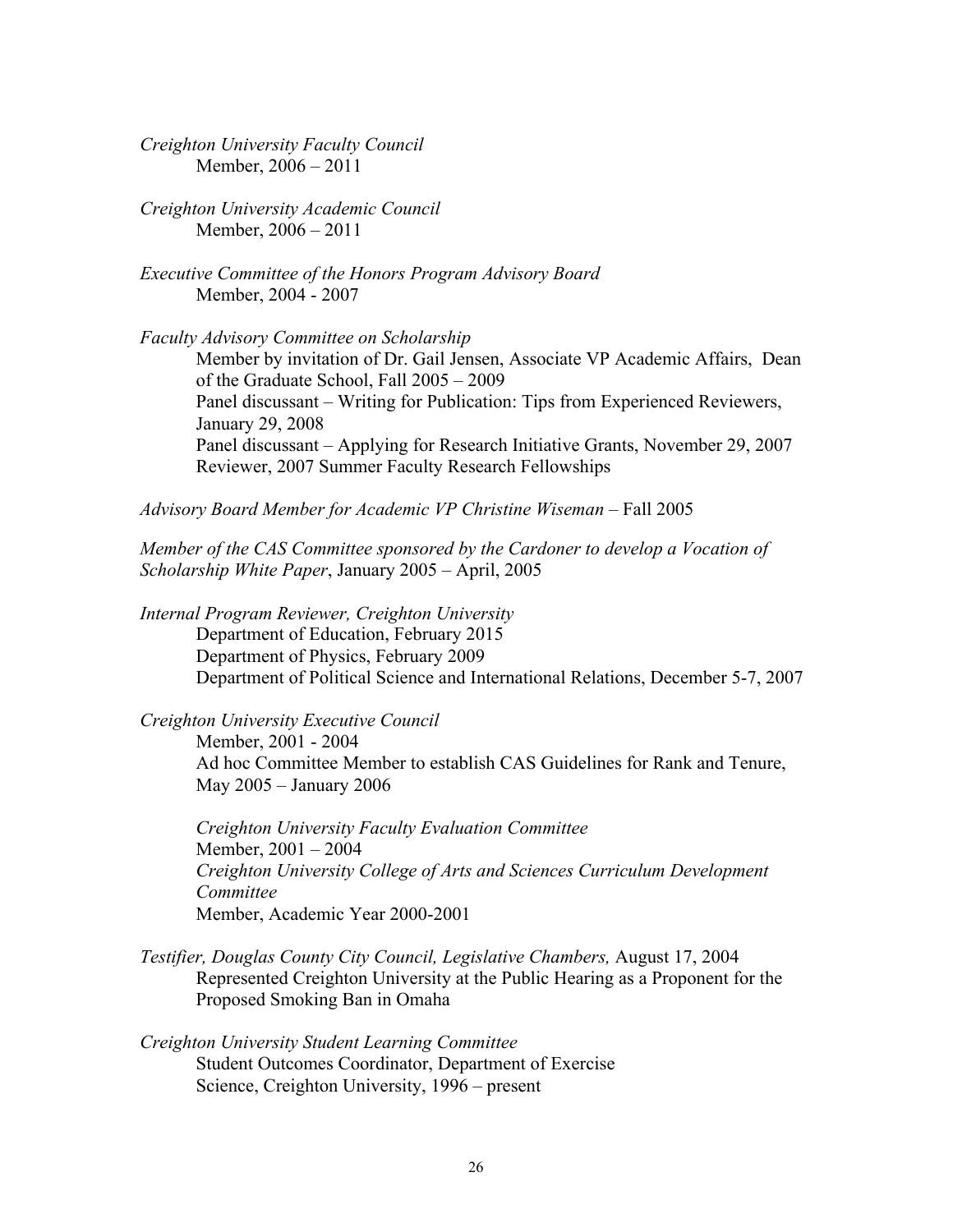*Creighton University Wellness Council*, 1997 – present President Elect **–** 2000-2003, 2004-2007 Ad-hoc committee member – Silver Award Renewal, 1999; Gold Award, 2002; Gold Award, 2005 Strategic Planning Committee, 2002 - 2006

- *Creighton University Women's Basketball Executive Committee*, 2003 2005 Responsibilities include increasing fan base and season ticket holders
- *Creighton University Career Services Faculty Liaison Committee*  $2003$  – present
- *Creighton University Department of Physical Therapy* Group interview team member for PT admissions 2000 - 2003

*Faculty Moderator, Creighton University Rowing Association* 2001 – 2003

*Department of Residence Life, Creighton University* Engaged members of the Freshmen class in the 'Calling All Jays' event Fall 2004

#### **SERVICE TO THE PROFESSION:**

*American College of Sports Medicine*

Certification Director for the ACSM Health Fitness Instructor® National Certification Exam; Omaha site (Creighton University), June 2004 – May 2005 State Chair for new membership recruitment, 2001 - 2006

*National Strength and Conditioning Association*  President, NSCA Foundation, 2012 - 2014 Secretary/Treasurer NSCA Foundation, 2008-present NSCA Fellow Review Committee, 2008 – 2012; 2015 - present Strategic Goal Planning Task Force Member, March 2007 Advisory Board Member for the Sports Nutrition Education Program, 2007 Elected Member, Research Committee, 2004 – 2008 Subcommittee Chair for Grants, 2004 – 2007 Subcommittee member JSCR Publications Committee, 2004 - 2013 Subcommittee member, NSCA Research Achievement Award, 2003 - 2012 Subcommittee member, NSCA Student Oral Research Award, 2003 Chair, NSCA Task Force on Women, 1999 - 2000 Member, NSCA Research Consortium, 2001 - present

#### **SERVICE TO THE COMMUNITY:**